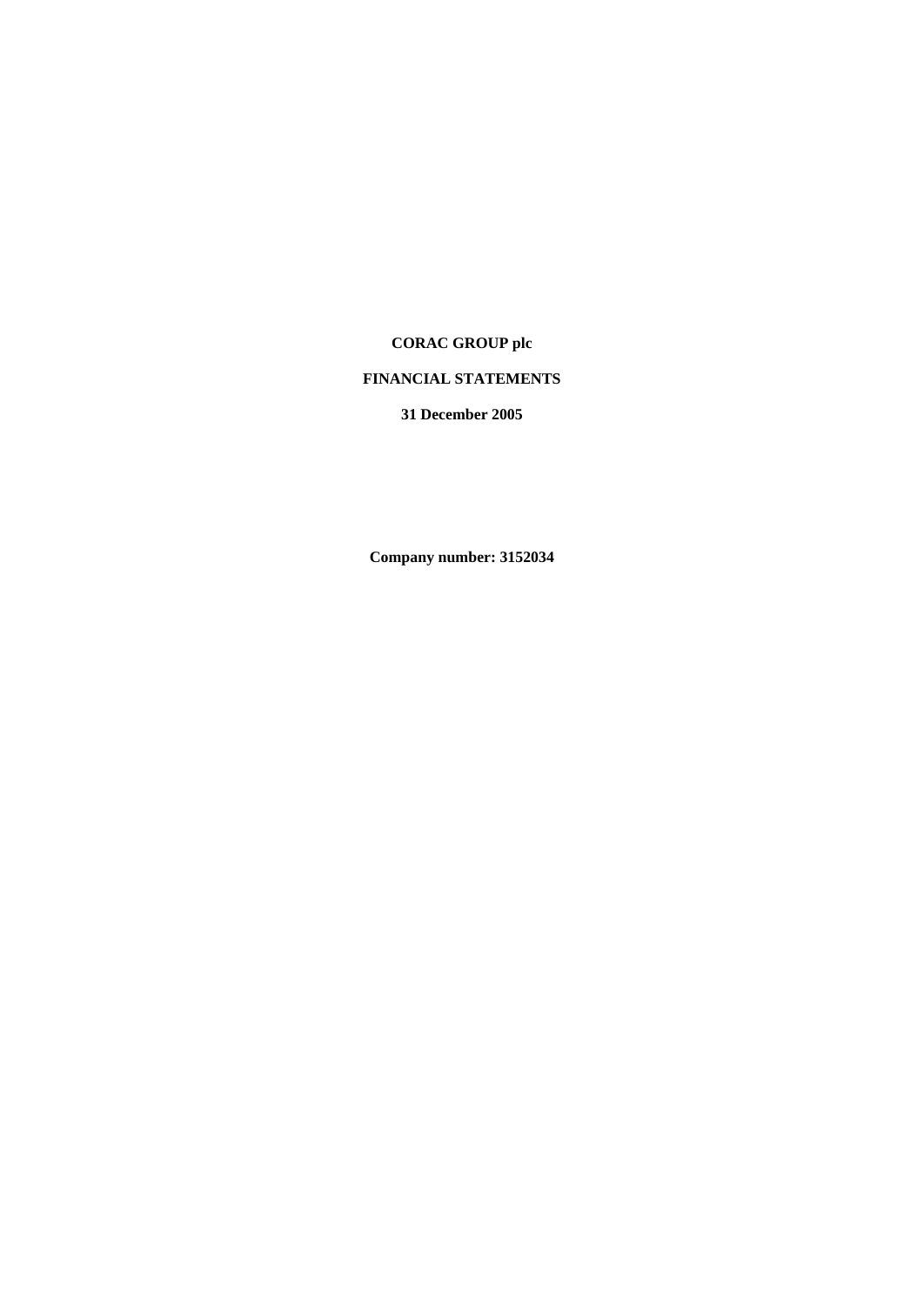

#### **CONTENTS**

# **YEAR ENDED 31 DECEMBER 2005**

#### **PAGE**

| Contents                                         |           |  |
|--------------------------------------------------|-----------|--|
| Company information                              |           |  |
| Board of directors                               |           |  |
| Executive chairman's statement                   | $4 - 5$   |  |
| Directors' report                                | $6 - 7$   |  |
| Corporate governance report                      | $8 - 9$   |  |
| Remuneration report                              | $10 - 11$ |  |
| Independent auditors' report to the shareholders | 12        |  |
| Consolidated profit and loss account             | 13        |  |
| <b>Balance</b> sheets                            | $14 - 15$ |  |
| Consolidated cash flow statement                 | 16        |  |
| Notes to the financial statements                | $17 - 27$ |  |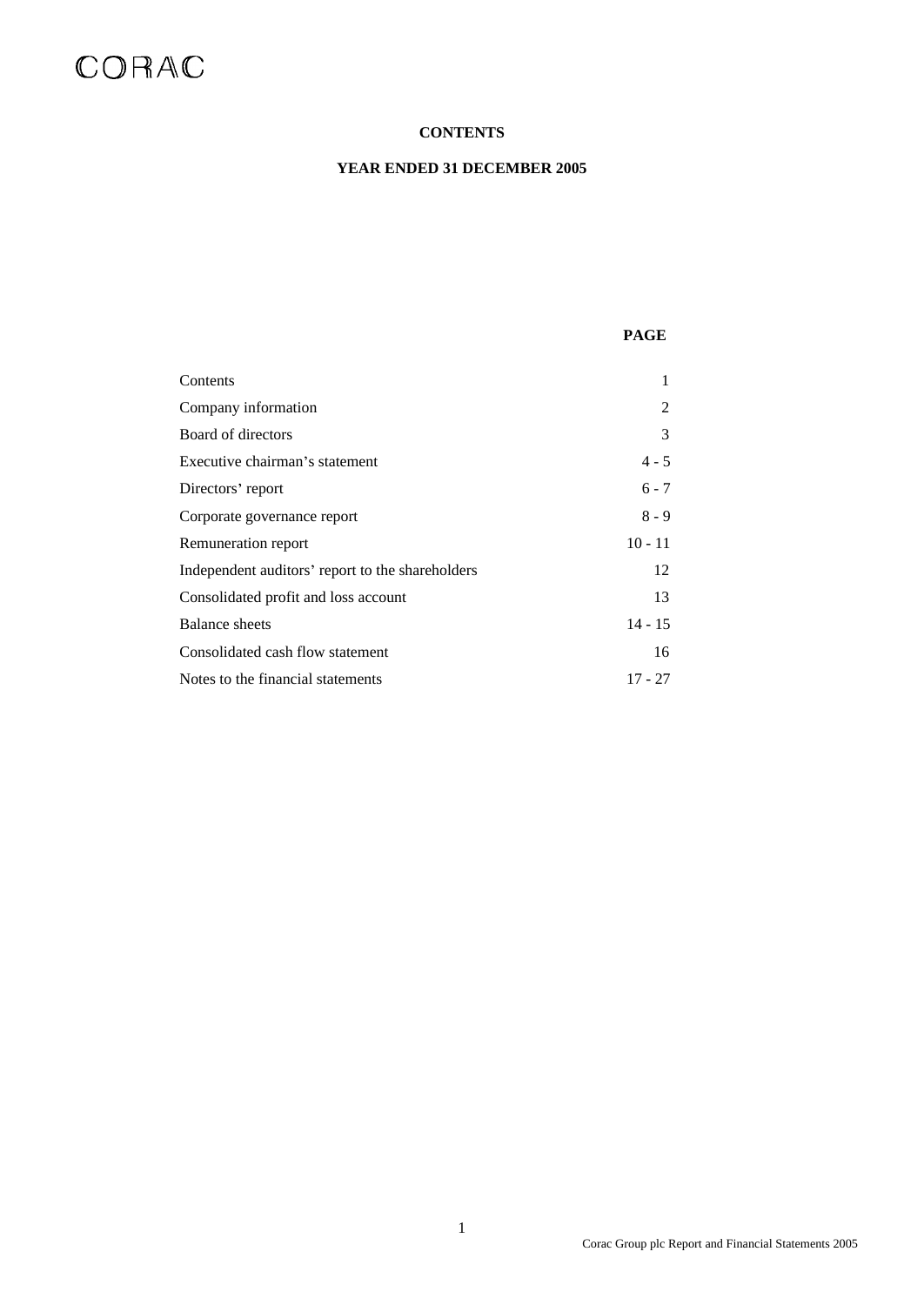

#### **COMPANY INFORMATION**

#### **COMPANY NUMBER** 3152034

#### **NOMINATED ADVISER and BROKER** Numis Securities Limited

**DIRECTORS** Professor G Musgrave Executive Chairman G W Cromm Industrial Air Director J A M Grant Non-executive J H Gunn Non-executive Non-executive S D Oakley **Commercial Director** J O Reed Engineering Director T E Ivings Finance Director **SECRETARY** T E Ivings **REGISTERED OFFICE** Brunel Science Park Brunel Science Park Kingston Lane **Example 2018** Uxbridge Middlesex UB8 3PQ **Cheapside House Example 1 Cheapside House Example 2 Cheapside House** 138 Cheapside London **London London London London London London London London London** EC2V 6LH **AUDITORS** Grant Thornton UK LLP 1 Westminster Way Oxford OX2 0PZ **SOLICITORS** Charles Russell Charles Russell 8-10 New Fetter Lane London **London London London London London London London London London** EC4A 1RS **BANKERS** National Westminster Bank plc 1 Penn Road Beaconsfield Buckinghamshire and the state of the state of the state of the state of the state of the state of the state of the state of the state of the state of the state of the state of the state of the state of the state of the sta HP9 2PV **PATENT AGENTS** A Messulam & Co 43-45 High Street Bushey Heath **Exercise 2018** Hertfordshire WD2 1EE **REGISTRARS** Capita Registrars The Registry **Example 20** Figure 1 and 20 Figure 1 and 20 Figure 1 and 20 Figure 20 Figure 20 Figure 20 Figure 20 Figure 20 Figure 20 Figure 20 Figure 20 Figure 20 Figure 20 Figure 20 Figure 20 Figure 20 Figure 20 Figure 2 34 Beckenham Road Beckenham and the state of the state of the state of the state of the state of the state of the state of the state of the state of the state of the state of the state of the state of the state of the state of the state of Kent **Kent Kent Kent Kent Kent Kent Kent Kent Kent Kent Kent Kent Kent Kent Kent Kent Kent Kent Kent Kent Kent Kent Kent Kent Kent Kent Kent Kent Kent Kent Kent** BR3 4TH **FINANCIAL PR** Buchanan Communications 45 Moorfields London **London London London London London London London London London** EC2Y 9AE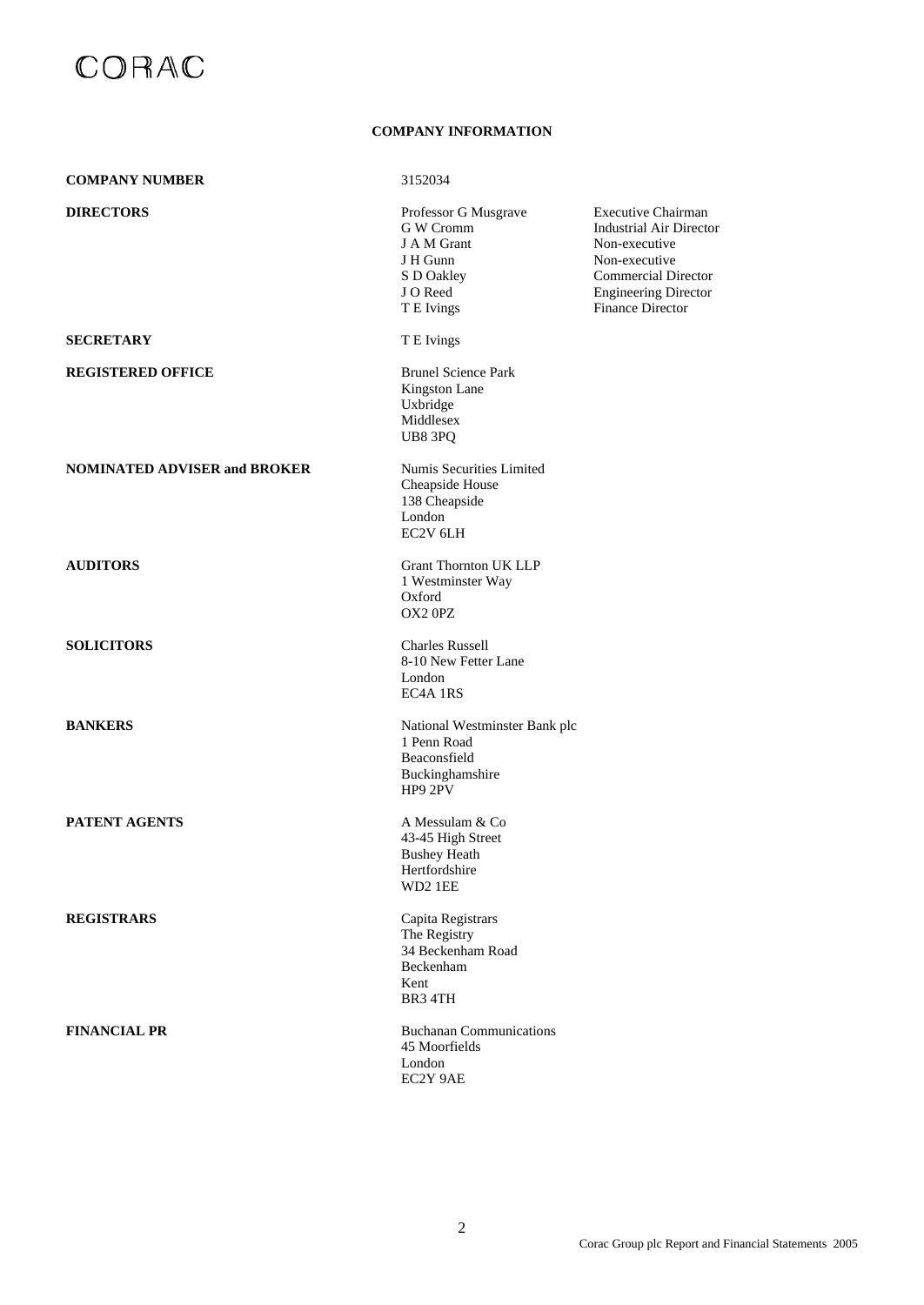## **BOARD OF DIRECTORS**

#### *Professor Gerry Musgrave, Executive Chairman, aged 63, BTech, MSc, FIEE, MIEEE, FRSA, MIMC, CEng*

Professor Musgrave has combined an academic career and commercial management for 30 years. He has previously been a director of a number of companies including Cirrus Computers, Plessey Finance Corporation, Siemens plc and Non-executive Chairman of Synergo Technologies Limited. He is currently Executive Chairman of Mechadyne plc, an unquoted technology company. He was appointed to the Board in November 1998.

#### *Gerd Cromm, Director - Industrial Air Director, aged 63, Dipl.-Ing*

Mr Cromm is currently the director and owner of GCI Consulting GmbH, a consultancy company based in Germany. He has over 30 years experience in the industrial compressor market and has held senior positions in sales and marketing, as well as being Managing Director of a number of German industrial compressor companies. In each of the companies he achieved substantial improvement, profit and growth, and introduced new technology to the industry. His experience is very valuable in helping the Group on an international sales front and with our marketing strategy for our industrial air products. He joined the Board in January 2004.

#### *John Grant, Non-executive Director, aged 60, FCT, MBA, BSc*

Mr Grant is currently Chairman of Torotrak plc and Hasgo Group Limited, and Non-executive Director of National Grid Plc, and the Royal Automobile Club Limited. Mr Grant was formerly Chief Executive of Ascot plc and, prior to that, Group Finance Director of Lucas Industries plc and LucasVarity plc. Previously he held a number of senior executive positions with Ford Motor Company in Europe and North America. He was appointed to the Board in July 2000.

#### *John Gunn, Non-executive Director, aged 64, BA, LLD*

Mr Gunn is a director of a number of quoted and unquoted companies including Hydrodec plc, Ceres Power plc, California Wine Company Inc and Ludgate 181 (Jersey) Limited. He was formerly Chief Executive Officer of Exco International plc, Chairman of Telerate Inc and of British and Commonwealth plc. Mr Gunn was appointed to the Board in July 2000.

#### *Tom Ivings, Finance Director, aged 38, FCCA*

Mr Ivings has spent the last 10 years as a freelance business advisor and part-time FD, mainly working with small, high growth businesses in the Technology sector. He continues to advise several such companies in addition to Corac. He was previously with Littlejohn Frazer, Chartered Accountants, within their Business Advisory Services division. He joined the Board in January 2006, and is also Company Secretary. Mr Ivings is a Fellow of the Association of Chartered Certified Accountants.

#### *Stuart Oakley, Commercial Director, aged 54, MA*

Mr Oakley is involved in developing Corac's licensing and contracting strategy and is concentrating on the development and commercialisation of the Company's seals and downhole gas compressor technologies. He was formerly a Director with Weir Pumps Limited with responsibility for their oil sector business worldwide. He has worked in the offshore oil and gas business for nearly 30 years, both in the UK and overseas, holding senior level appointments in a number of major, international corporations, including Smedvig, McDermott, Stolt Offshore and Sub Sea International. Mr Oakley was appointed to the Board in April 2002.

#### *Julian Reed, Engineering Director, aged 43, BSc, MIMechE, CEng, ACGI*

Mr Reed was recruited to manage and build the design and development team for high-speed centrifugal compressor development and associated technologies at Corac. He was formerly a Senior Mechanical Engineer at WS Atkins Consultants Limited, Director and Consulting Mechanical Engineer at Neale Consulting Engineers, and Design and Development Engineer at British Alcan Aluminium plc. He joined the Group in September 2000 and was appointed to the Board in November 2001.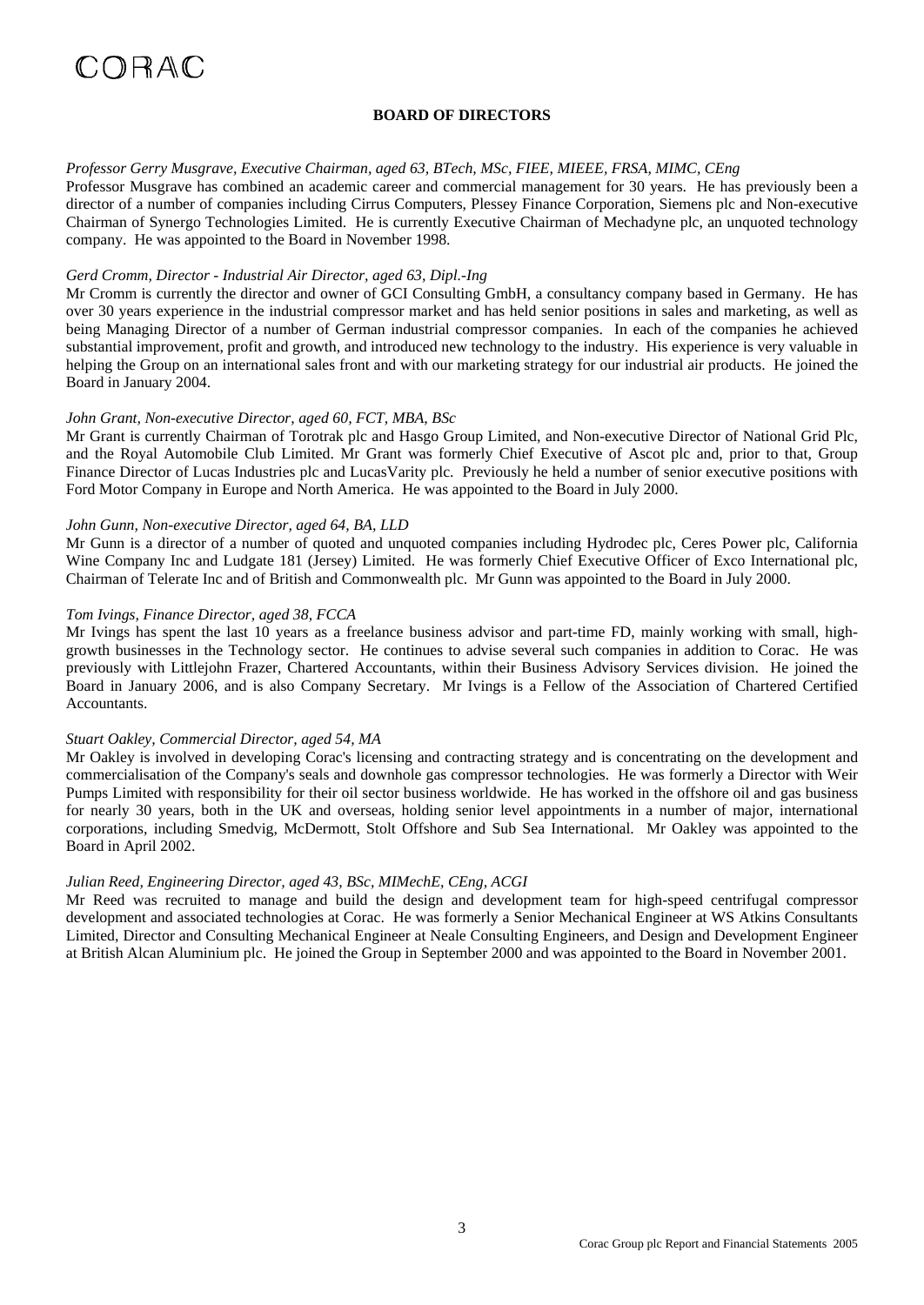### **EXECUTIVE CHAIRMAN'S STATEMENT**

#### **CHAIRMAN S STATEMENT**

#### **Introduction**

Since my last statement in September, I am delighted to report that two important contracts have been signed in the industrial air sector of our business, and work on the downhole compressor Joint Industry Programme has been so encouraging that our JIP partners have sanctioned a further budget of £2 million in 2006.

In April 2005, Corac exhibited at the Hannover Fair in Germany where our CS Fusion machine generated much interest. In partnership with AESSEAL, Corac's dry gas seal technology has been favourably introduced to key customers and was shown at the Offshore Europe Conference and Exhibition in September 2005. At the same exhibition, Corac also presented its work on downhole gas compression. As a result of these successful events, Corac's products have much greater visibility within our target markets with major companies expressing great interest in our work, and many have visited our R&D and test facilities in Uxbridge.

I am also delighted with the appointment of Tom Ivings as Finance Director with effect from January 2006. Tom brings a wealth of experience to the Group and will assist in the management of our transition from a research and development organisation to a business that is successfully commercialising its intellectual property.

#### **Financial Review**

The operating loss for the year was £2.2 million (2004: £2.0 million) which includes development costs of £1.0 million (2004:  $\pounds1.0$  million).

The tax credit for the year was £0.1m (2004: £0.5m). Tax losses carried forward are £6.9m (2004: £6.0m).

At the year end, the Group's cash and treasury deposits amounted to £3.5 million (2004: £4.1 million). An institutional placing of 3,528,900 new ordinary shares in January 2006 raised £1.1 million net of expenses to augment the Company s working capital following the announcement of the first contract win for the industrial air Fusion compressor and for the further development of the business.

#### **Business Review**

Our specialist expertise in air bearings, compressor aerodynamics and power electronics has enabled us to address the industrial air, high pressure dry gas seal and downhole gas compression markets using common patented technology. The value of this technology has been recognised by major industry participants, culminating in contractsin each of these markets. We are also engaged in on-going discussions with a number of other interested parties.

#### **Industrial Air**

Since the Hannover Fair last April where our CS Fusion machine was exhibited , we have demonstrated with good results our ability to turbo-boost water injected screw compressors. It is the integration of our modules with other manufacturers' products that creates multiple routes to market. The CS Fusion machine can deliver 15% greater efficiency than competing dry screw machines, with the advantages of no oil contamination, reduced maintenance and lower capital and operating costs. It is these characteristics which have attracted the high level of interest in our demonstration unit.

The first contract was signed in December with a major global player in the compressor industry for the CS Fusion machine. The second contract was with an Austrian compressor manufacturer, supplying compressors for seismic work in the oil and gas industry, high pressure process applications and PET blowers for the plastic bottle industry. Supplying turbo machines to two major companies in different application areas gives Corac the prospect of steady growth in revenues for the future. The industrial chiller market is one further area under consideration where our technology could provide inherent advantages, and where the market is substantial. It is essential that the right licensee partner is identified for this segment of the market, and discussions are ongoing.

#### **Downhole Gas Compression**

We are making good progress in our downhole Joint Industry Programme with significant milestones being achieved. Our JIP partners were pleased with the progress we have made in the detailed design and engineering during the second phase of the development programme, and have approved the 2006 budget. Corac's team continues to make imaginative and innovative design solutions for the production of a viable demonstrator for an operating gas well.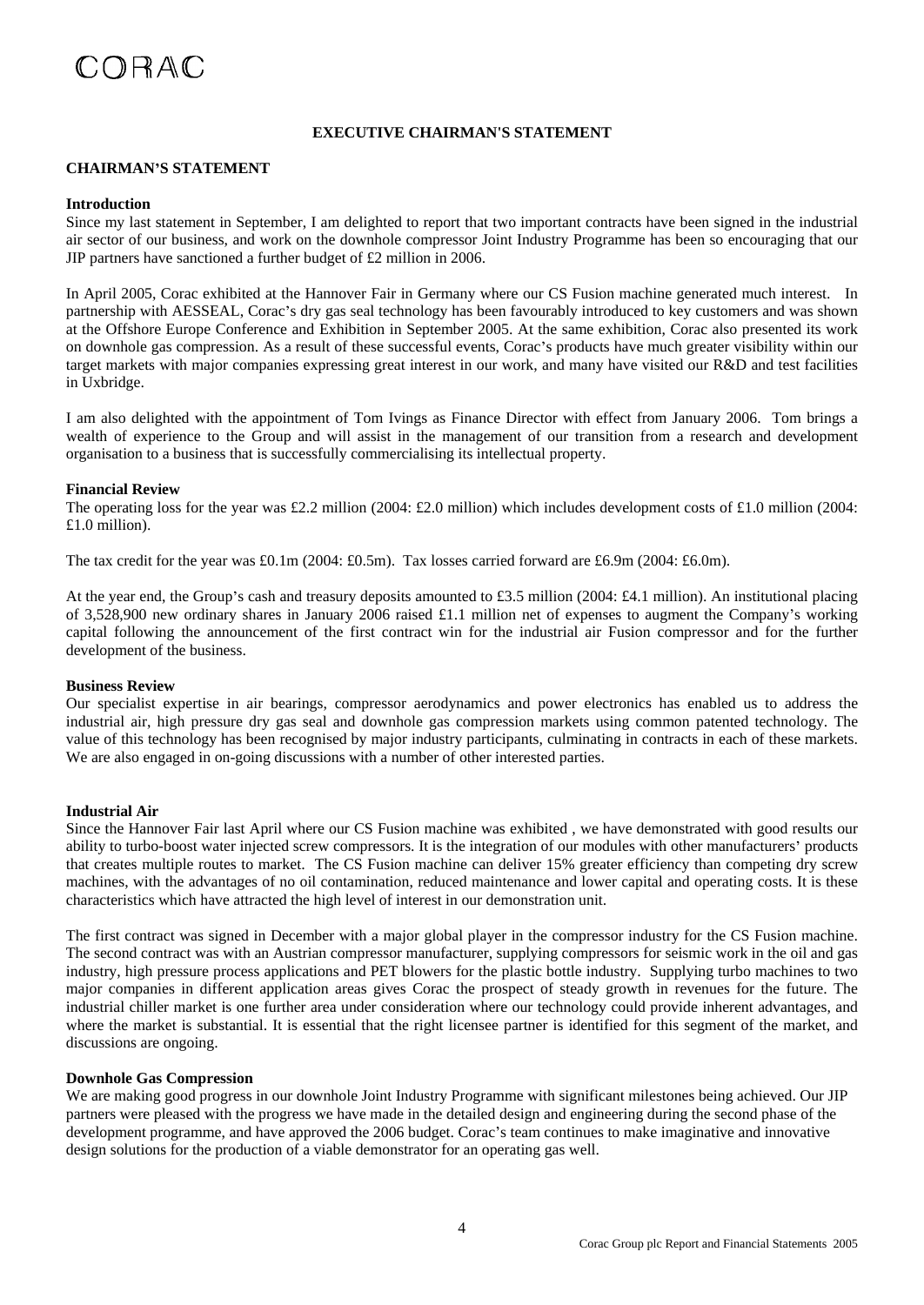The final development phase has commenced, and will run through 2006 and 2007. Budgets are agreed for the build of six downhole gas compressor modules, which will undergo a comprehensive test programme in a flow loop under simulated downhole conditions. This will lead to a field trial of a commercial prototype in a producing gas well during 2007.

With the high price of energy, this project is growing in stature. A compressor placed close to the reservoir will give optimum performance and could increase rates of gas production from brownfield sites by between 28% and 42%, as substantiated by end-user gas operating companies. Our downhole unit also has the ability to lower the reservoir abandonment pressure and will enable production from otherwise sub-economic or depleted wells, thus increasing recoverable reserves. We are focused on delivering this technology to our partners, whilst deploying a strategy that will make this a very successful global business.

#### **High Pressure Dry Gas Seals**

The dry gas seals business is progressing in accordance with plan. Our partner, AESSEAL is gearing up for manufacture of the product as well as organising the necessary training of its world-wide sales force to achieve early market penetration. Selective presentations to potential end customers have been encouraging and Corac looks forward to future royalty revenues and engineering design income from this segment of the market.

#### **Outlook & future prospects**

I am most encouraged by the recent contract wins in industrial air, the progress with AESSEAL and advancement into the final phases of the Joint Industry Programme for the downhole gas compressor. The prospects for further gains look encouraging. The Company is well financed to fund the expected growth in the business, and is taking the necessary steps to deliver its full potential for its shareholders.

**PROFESSOR G MUSGRAVE EXECUTIVE CHAIRMAN 28 MARCH 2006**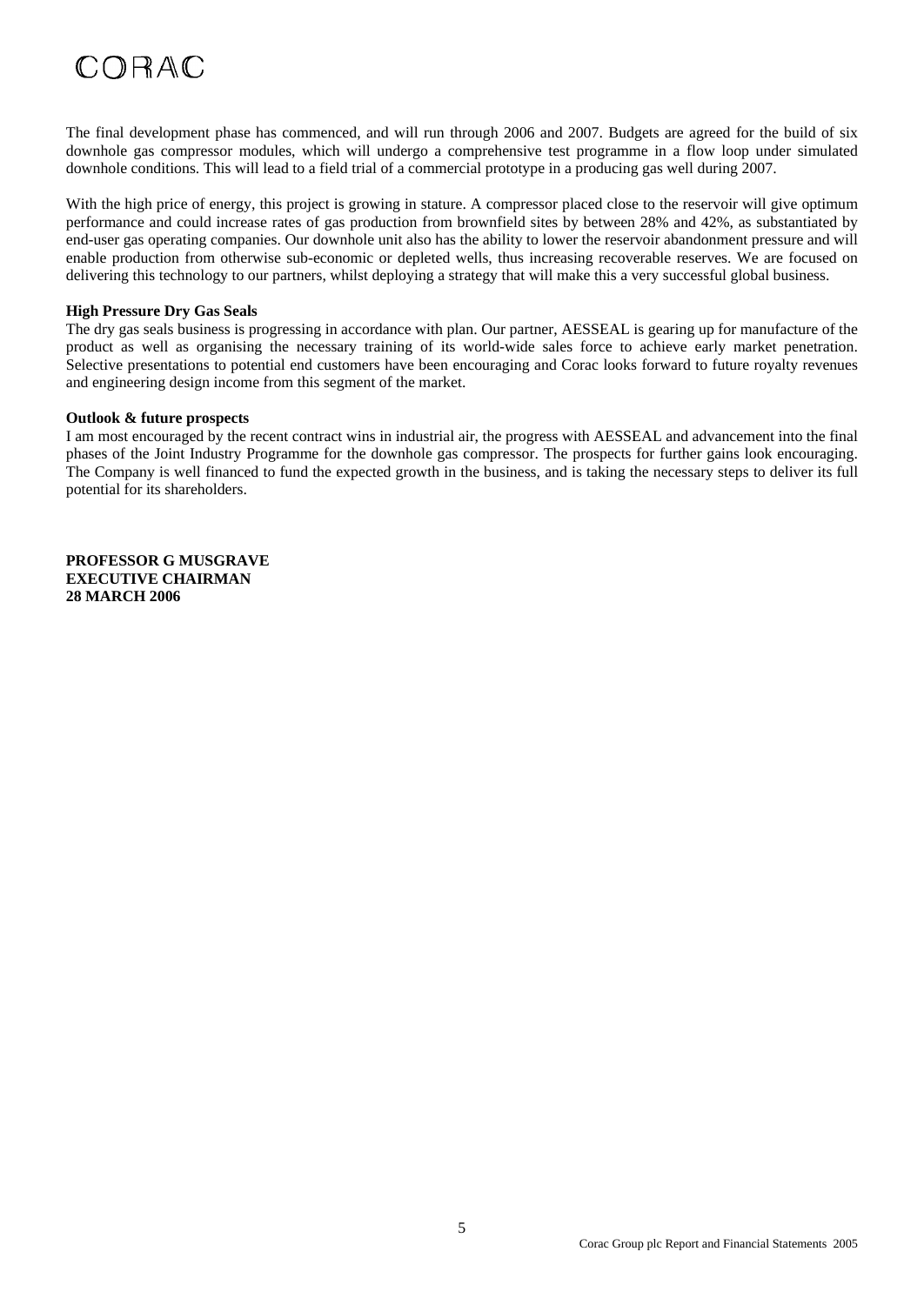# **DIRECTORS' REPORT**

The directors present their annual report and the financial statements for the year ended 31 December 2005.

#### **Principal activity and review of business**

The Group's principal activity during the year was the continued innovation, research, development and commercialisation of oil-free industrial air compressors, dynamic seals for pumps and compressors, and downhole gas compressors.

The Group made a loss after taxation of £1,875,232 in the year ended 31 December 2005 (2004: £1,287,254). A review of the business is set out in the Executive Chairman's statement. The directors do not recommend the payment of a dividend and propose that the loss be charged to reserves.

### **Creditor payment policy**

The Group seeks to agree payment terms with its suppliers in advance of a transaction and will pay in accordance with the agreed terms as long as the Group is satisfied that the supplier has provided goods and services in accordance with the order.

The Group's creditor payment period is 26 days (2004 - 30 days).

#### **Directors' and Officers' liability insurance**

The Group purchases liability insurance covering its directors and officers.

#### **Important events since the year end**

On 13 January 2006 the Group placed 3,528,900 ordinary 10p shares at a price of 32p representing 4.76% of the enlarged issued share capital. The total amount raised net of costs was approximately £1.1m.

#### **International Financial Reporting Standards**

The Group is preparing for the adoption of International Financial Reporting Standards ("IFRS") as its primary accounting basis. As an AIM listed company, IFRS will apply to accounting periods commencing on or after 1 January 2007.

#### **Directors and their interests**

The directors during the year were as follows: Professor G Musgrave G W Cromm J A M Grant J H Gunn R C Miles (resigned 30 September 2005) S D Oakley J O Reed

In addition, T E Ivings was appointed as a director on 9 January 2006.

Directors' interests in shares are shown in the Remuneration Report.

#### **Issue of shares**

During the year 1,869,159 options were exercised at a price of 10 pence per share. These shares will rank pari passu with all existing ordinary shares.

#### **Substantial shareholdings**

The following members had a holding of 3% or more of the issued share capital as at 28 March 2006

| Mellon Nominees (UK) Limited                              | 5 349 104 |     |
|-----------------------------------------------------------|-----------|-----|
| W B Nominees Limited                                      | 4,341,930 |     |
| HSBC Global Custody Nominee (UK) Limited                  | 371.685   |     |
| Smith & Williamson Nominees Limited                       | 2,964,004 |     |
| Vidacos Nominees Limited                                  | 2.819.318 |     |
| <b>Morstan Nominees Limited</b>                           | 589,823,  | 3.5 |
| HSBC Global Custody Nominee (UK) Limited - second account | 2,373,026 |     |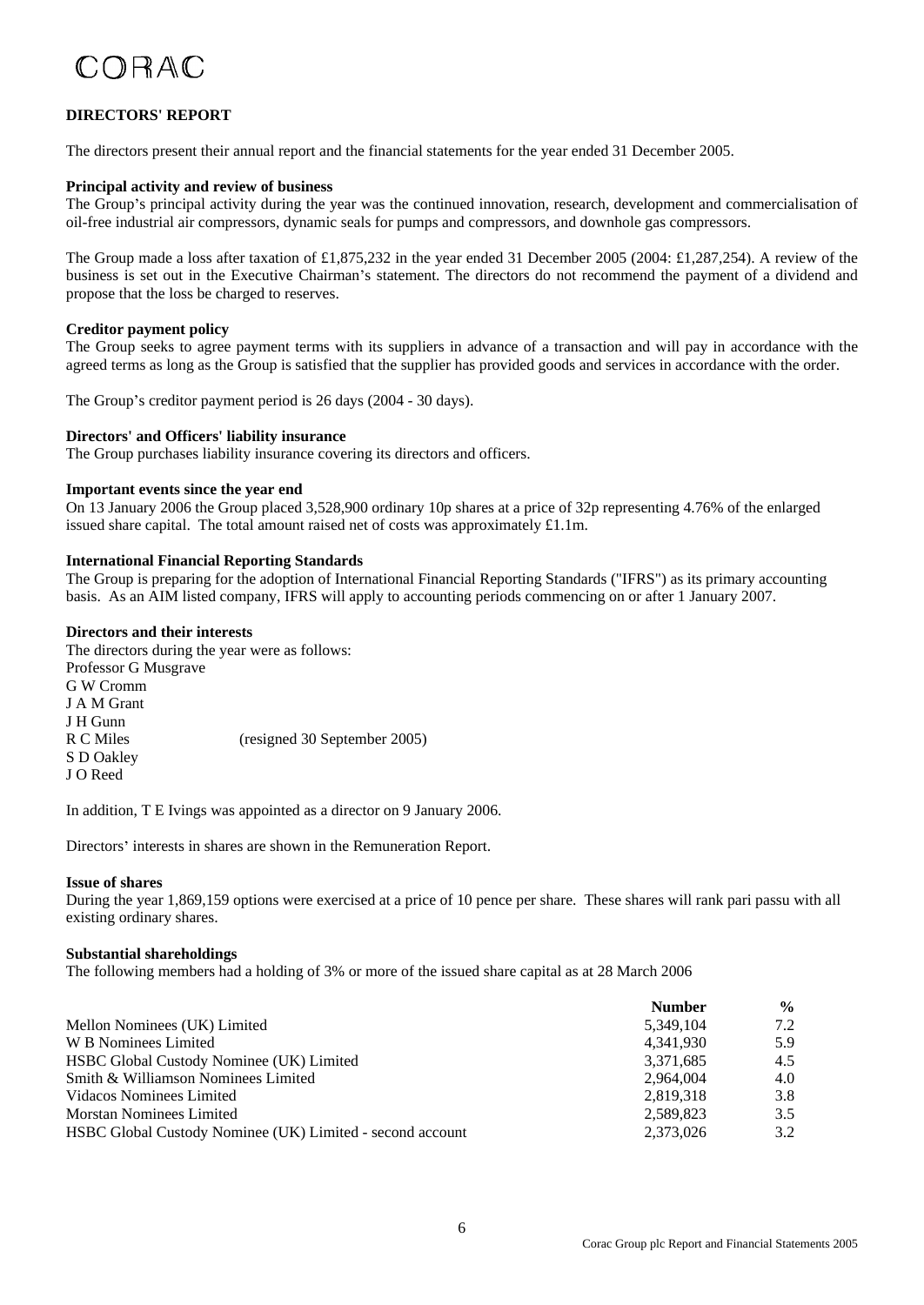

## **Related parties**

These have been disclosed within note 20 to the accounts.

#### **DIRECTORS' REPORT (continued)**

#### **Independent auditors**

Grant Thornton UK LLP offer themselves for reappointment as auditors in accordance with Section 385 of the Companies Act 1985.

This report was approved by the Board on 28 March 2006 and signed on its behalf

T E Ivings Company Secretary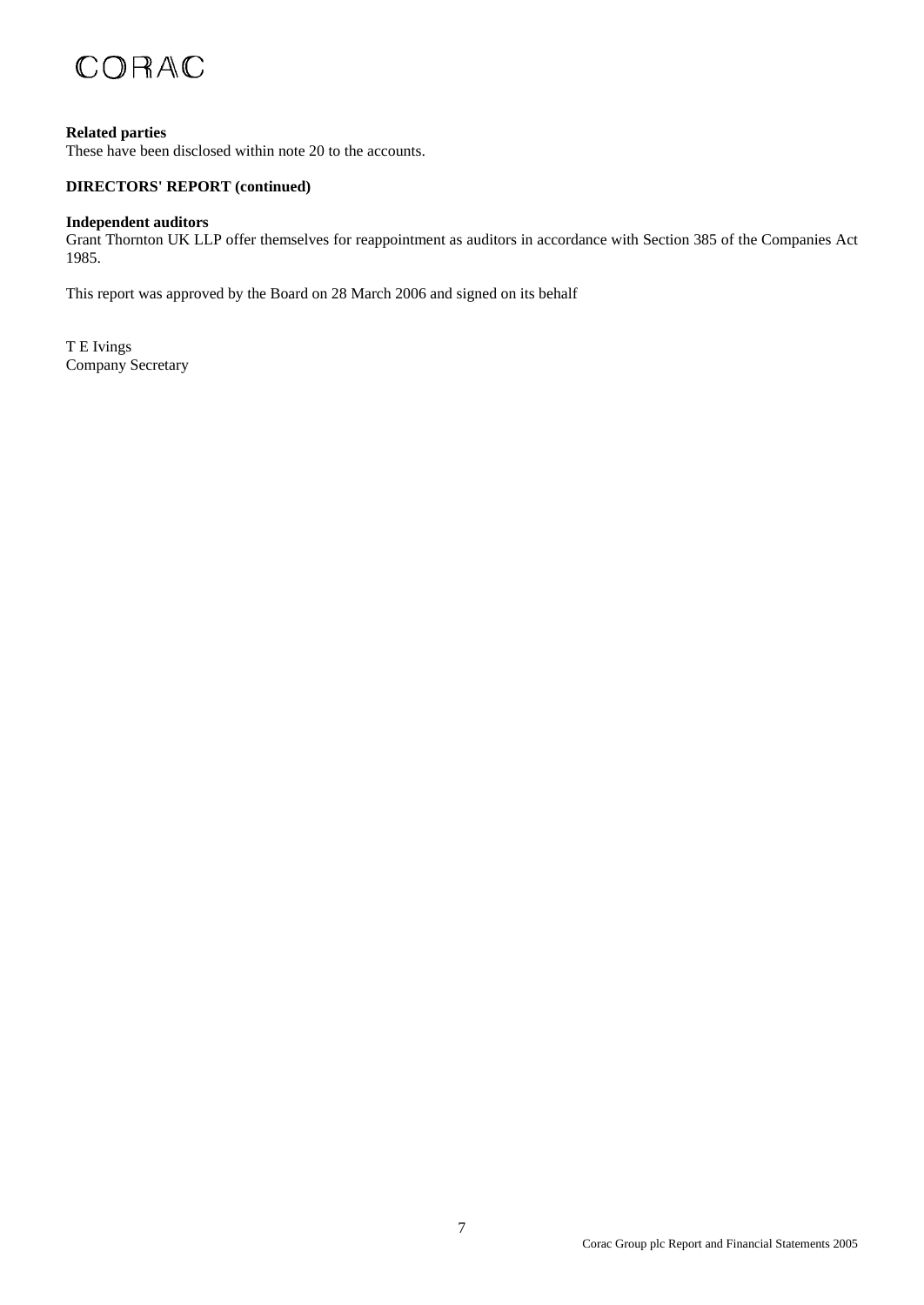#### **CORPORATE GOVERNANCE REPORT**

#### **Principles of good corporate governance**

The Group is committed to high standards of corporate governance. It has adopted procedures to institute good governance insofar as it is practical and appropriate for an organisation of its size and nature, notwithstanding the fact that companies that have securities traded on the Alternative Investment Market (AIM) are not required to comply with the disclosures of the Combined Code as appended to the Listing Rules issued by the Financial Services Authority.

As the Group grows, it will regularly review the extent of its corporate governance practices and procedures. At its current stage of development, the Group does not consider it appropriate to be fully compliant with the Combined Code.

The Board has implemented the Turnbull Guidance on the aspects of the Combined Code relating to Internal Control.

#### **Application of principles**

#### **Directors**

During the year the Board consisted of five executive directors, two full time and three part time, and two independent non executive directors. The Board does not consider it appropriate at this stage of the Company's development to split the role of Chairman and Chief Executive. The Board meets bi-monthly and is provided with relevant information on financial, business and corporate matters prior to meetings. The Board is responsible for overall Group strategy, acquisition and divestment policy, approval of the budget, approval of major capital expenditure projects and consideration of significant operational and financial matters. The Board monitors the exposure to key business risks and reviews the progress of the Group towards achievement of its budgets and forecasts. The Board also considers employee issues, key appointments and compliance with relevant legislation. The Board has both an Audit and a Remuneration Committee. Given the small size of the Board, it is not considered necessary to constitute a separate Nominations Committee and all members of the Board are consulted on the potential appointment of a new director or a company secretary. The Group also has a Health and Safety Committee that reports to the Board at regular intervals.

All directors can receive appropriate training as necessary and are able to take independent professional advice in relation to their duties if necessary. All directors are subject to re-election every three years.

The Board members during the year were:

Non-executive directors J A M Grant J H Gunn

Executive directors Professor G Musgrave (Chairman) G W Cromm R C Miles (resigned 30 September 2005) S D Oakley J O Reed

T E Ivings was appointed on 9 January 2006.

#### **Relationship with shareholders**

The Board attaches a high importance to maintaining good relationships with all shareholders.The Group holds regular meetings with institutional shareholders to keep them updated on the Group's performance, strategy, management and Board membership. In addition, the Board welcomes as many shareholders as possible to attend the Annual General Meeting and encourages an open discussion after the formal proceedings. The Group gives regular briefings to a number of analysts who cover the technology sector and actively encourages more analysts to follow the Group.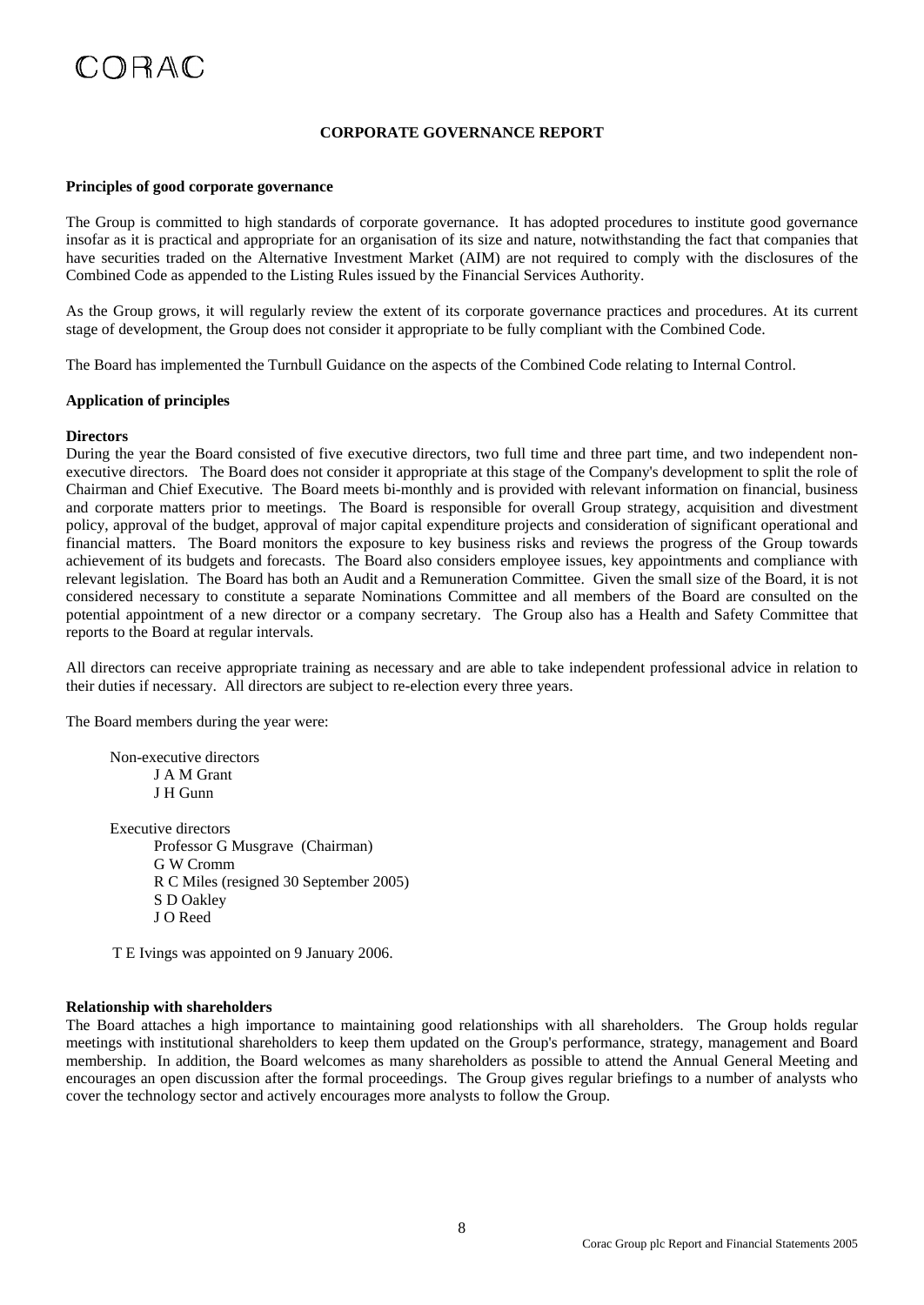# **CORPORATE GOVERNANCE REPORT (Continued)**

# **Accountability and audit**

#### *Directors' responsibilities*

Company law in the United Kingdom requires the directors to prepare financial statements for each financial period which give a true and fair view of the state of affairs of the Company and the Group and of the profit or loss of the Group for that period. The directors consider that, in preparing the financial statements, suitable accounting policies have been used and applied consistently, and reasonable and prudent judgements and estimates have been made. Applicable accounting standards have been followed.

The directors are responsible for keeping proper accounting records which disclose with reasonable accuracy atany time the financial position of the Group and enable them to ensure that the financial statements comply with the Companies Act 1985. They have a general responsibility for taking such steps as are reasonably open to them to safeguard the assets of the Company and the Group to prevent and detect fraud and other irregularities. The Board presents a balanced and understandable assessment of the Group's position and prospects in all interim and price-sensitive reports and reports to regulators as well as in the information required to be presented by statutory requirements.

#### *Audit Committee*

The Audit Committee comprises the two independent non-executive directors and is currently chaired by Mr J A M Grant. The Committee has specific terms of reference which deal with its authority and duties. It meets at least twice a year, with the Finance Director, Executive Chairman and auditors attending by invitation. The Committee reviews the independence and objectivity of the auditors each year. The Committee overviews the adequacy of the Group's internal controls, accounting policies and financial reporting and provides a forum through which the Group's external auditors report to the non-executive directors.

The Board has decided that the size of the Group does not justify a dedicated internal audit function. This position will be reviewed as the Group's activities increase.

#### **Going concern**

After making relevant enquiries, including the review of detailed budgets and cash forecasts, the directors have a reasonable expectation that the Group has adequate resources to continue in operational existence for the foreseeable future. For this reason they continue to adopt the going concern basis in preparing the financial statements.

#### **Internal control and risk management**

The Board has overall responsibility for ensuring that the Group has processes to identify, evaluate and manage key risks. The nature of the Company's business is changing from research and development to greater emphasis on its application and commercial exploitation. This calls for rigorous cost analysis and market risk assessment. The system is designed to manage and minimise risk of failure to achieve the Group's strategic objectives, and can only provide reasonable, and not absolute, assurance against material misstatement or loss. Key areas of internal control are listed below:

- regular review of the technical development programmes, the commercialisation of the Group's technology and the financial performance of the Group in the context of the Group's business plan.
- an organisation structure with clear executive policies on recruitment, training, appraisals and project management.
- an annual budget showing projected revenues, costs, funding requirements and operational targets. The Board is responsible for approving the budget and monitoring performance against it.
- a system to ensure the security of the Group's intellectual property.

The directors consider that the present system of internal control is sufficient for the needs of the Group and adequately addresses the risks to which the Group is perceived to be exposed. The Board reviews the system formally twice per year.

# ON BEHALF OF THE BOARD

J A M Grant Director **Executive Section 2006** and 2007 and 2008 and 2008 and 2008 and 2008 and 2008 and 2008 and 2008 and 2008 and 2008 and 2008 and 2008 and 2008 and 2008 and 2008 and 2008 and 2008 and 2008 and 2008 and 2008 and 2008 28 March 2006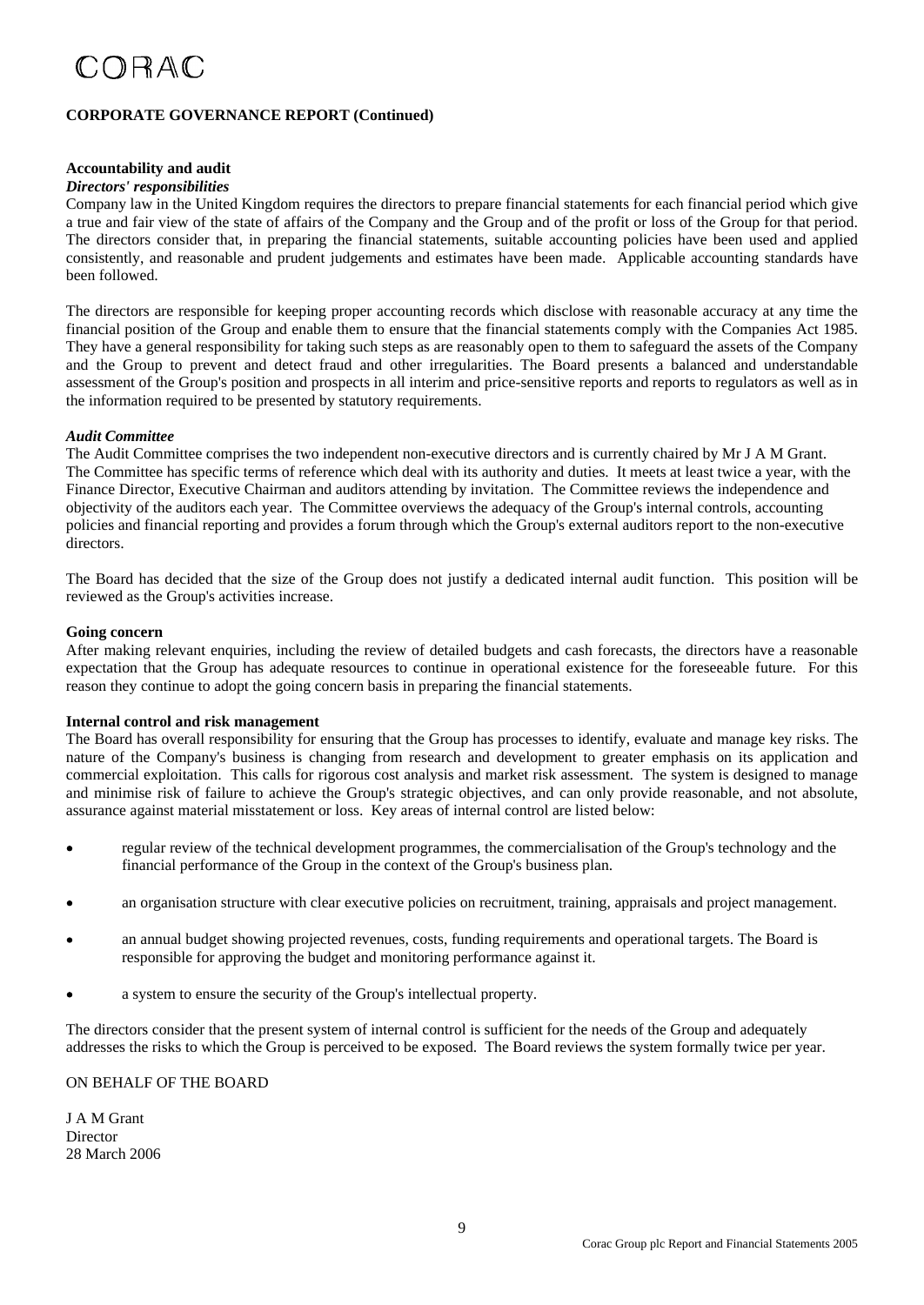#### **REMUNERATION REPORT**

#### **Remuneration Committee**

The Remuneration Committee is made up of the two non-executive directors and the executive chairman and is chaired by Mr J H Gunn. The Remuneration Committee set, and annually review, the terms and conditions of employment of the executive directors. The remuneration of non-executive directors is fixed by the Board as a whole. The Remuneration Committee also monitors and reviews the Company-wide appraisal process and approves the proposals from the executive directors for all employees' remuneration and option arrangements.

#### **Remuneration policy**

The Company's policy on executive directors' remuneration is to attract and retain high quality executives by paying competitive remuneration packages relevant to each director's role, experience and the external market. The packages include a basic salary, pension contributions and stock options. All new options granted incorporate individual performance conditions which relate to the achievement of key corporate strategic objectives.

#### **Service agreements**

No directors have service agreements with notice periods that exceed 12 months.

#### **Directors' emoluments**

|                                                 |                     |          |               | <b>Total</b> | Tota       |
|-------------------------------------------------|---------------------|----------|---------------|--------------|------------|
|                                                 | <b>Basic salary</b> |          | Pension       | emoluments   | emoluments |
|                                                 | or fees             | Benefits | contributions | 2005         | 2004       |
|                                                 |                     |          |               |              |            |
| Executive                                       |                     |          |               |              |            |
| Professor G Musgrave                            | 109,803             | 496      | 6,076         | 116,375      | 112,230    |
| G W Cromm                                       | 103,500             | 836      | 2,463         | 106,799      | 100,246    |
| R C Miles (resigned 30 September 2005)          | 44,471              |          | 3,113         | 47,584       | 61,299     |
|                                                 | 120,783             |          | 8,455         | 129,238      | 124,869    |
| S D Oakley<br>J O Reed                          | 120,783             |          | 8,455         | 129,238      | 124,869    |
|                                                 |                     |          |               |              |            |
|                                                 | 24,575              |          |               | 24,575       | 24,043     |
| <b>Non-executive</b><br>J H Gunn<br>J A M Grant | 24,575              |          |               | 24,575       | 24,043     |
| <b>Totals</b>                                   | 548,490             | 1,332    | 28,562        | 578,384      | 571,599    |

The aggregate gains made by directors on one exercise of share options was £322,405 (2004: £Nil). The market price at the date of exercise was 28.5p.

#### **Directors' share options**

The interests of the directors, who were in office at the end of the financial year, in options over the shares of the Company at 31 December 2005 and 1 January 2005 were:

|                      | Number held<br>at 1 January        |                  |                                      |                 |                           |
|----------------------|------------------------------------|------------------|--------------------------------------|-----------------|---------------------------|
|                      | 2005 (or date of<br>appointment if | <b>Exercised</b> | Number held<br>during at 31 December | <b>Exercise</b> |                           |
|                      | later)                             | year             | 2005                                 |                 | Price Exercise period end |
| Professor G Musgrave | 1,742,730                          | 1,742,730        |                                      | 10 <sub>p</sub> | 3 December 2005           |
| Professor G Musgrave | 384,800                            |                  | 384,800                              | 11.5385p        | 30 January 2007           |
| Professor G Musgrave | 1,170,000                          |                  | 1,170,000                            | 38.4616p        | 7 December 2007           |
| S D Oakley           | 500,000                            |                  | 500,000                              | 32p             | 16 April 2009             |
| S D Oakley           | 100,000                            |                  | 100,000                              | 22p             | 19 December 2009          |
| J O Reed             | 100,000                            |                  | 100,000                              | 22p             | 19 December 2009          |
| J O Reed             | 100,000                            |                  | 100,000                              | 55.3p           | 8 January 2009            |
| J O Reed             | 260,000                            |                  | 260,000                              | 38.4616p        | 29 October 2008           |
| J O Reed             | 130,000                            |                  | 130,000                              | 38.4616p        | 15 October 2007           |
| ${\rm G}$ W Cromm    | 357,142                            |                  | 357,142                              | 28p             | 23 March 2012             |
| G W Cromm            | 142,858                            |                  | 142,858                              | 28p             | 23 March 2011             |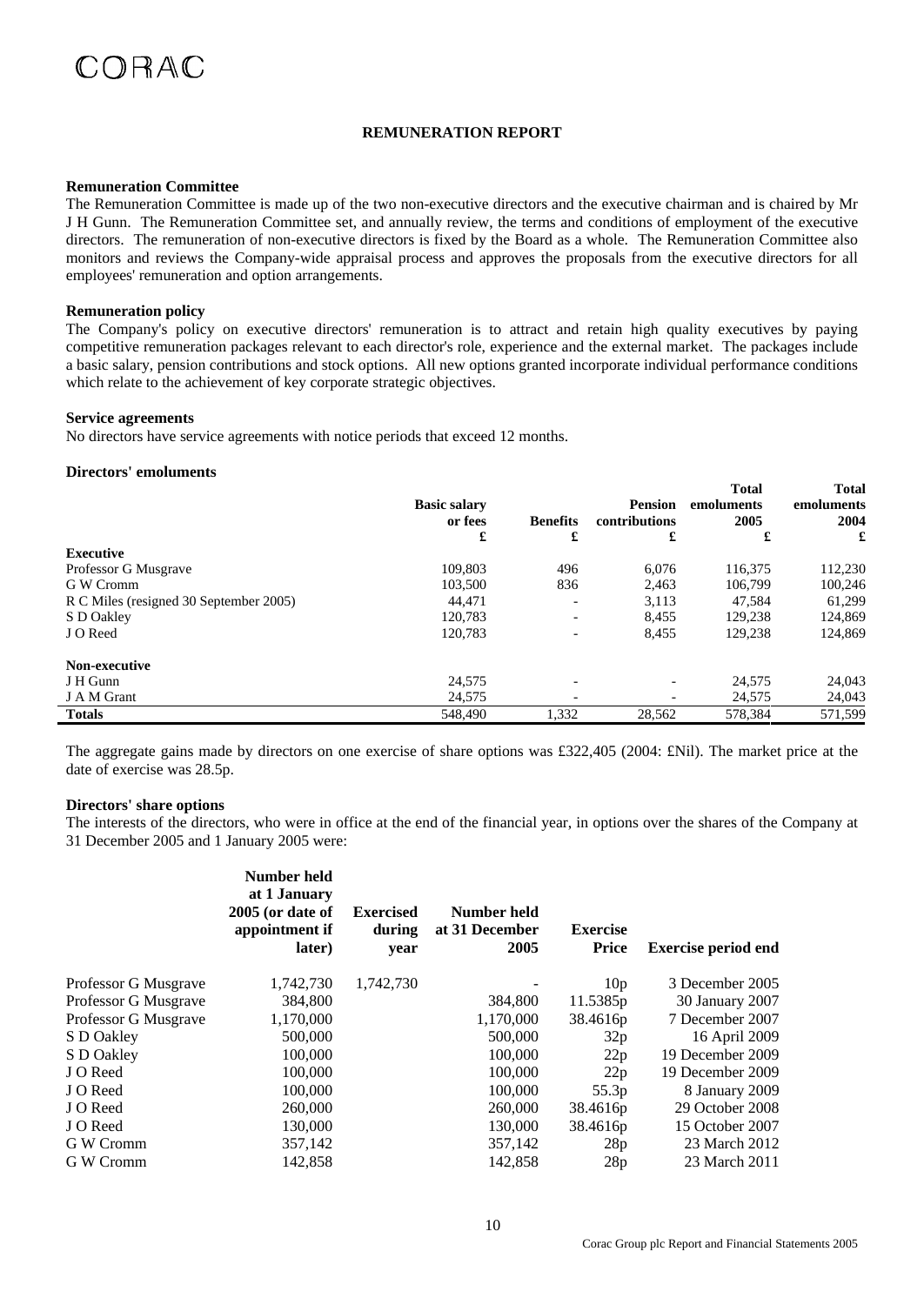# **REMUNERATION REPORT (Continued)**

### **Directors' interests**

The directors who held office at the end of the financial year had the following beneficial interests in the ordinary share capital of Corac Group plc at 1 January 2005, 31 December 2005 and at the date of this report:

|                      | Number held at<br>date of this report<br><b>Ordinary Shares of</b><br>10 pence each | Number held at<br>31 December 2005<br><b>Ordinary Shares of</b><br>10 pence each | Number held at 1 January<br>2005 (or date of appointment<br>if later)<br><b>Ordinary Shares of</b><br><b>10 pence each</b> |
|----------------------|-------------------------------------------------------------------------------------|----------------------------------------------------------------------------------|----------------------------------------------------------------------------------------------------------------------------|
|                      |                                                                                     |                                                                                  |                                                                                                                            |
| Professor G Musgrave | 1,285,730                                                                           | 1,785,730                                                                        | 43,000                                                                                                                     |
| S D Oakley           | 80,000                                                                              | 80,000                                                                           | 80,000                                                                                                                     |
| ${\rm J}$ O Reed     | 13,300                                                                              | 13,300                                                                           | 13,300                                                                                                                     |
| J H Gunn             | 1,361,000                                                                           | 1,361,000                                                                        | 1,223,200                                                                                                                  |
| J A M Grant          | 327,619                                                                             | 327,619                                                                          | 327,619                                                                                                                    |

The above beneficial interests of Mr J H Gunn are held by a pension fund of which he and his immediate family are the beneficiaries and a company of which he and his immediate family are majority shareholders. In addition Mr Gunn is also a director and minority shareholder in a company which owned 1,430,000 shares at 1 January 2005, 31 December 2005 and at the date of this report.

ON BEHALF OF THE REMUNERATION COMMITTEE

J H Gunn Chairman Remuneration Committee 28 March 2006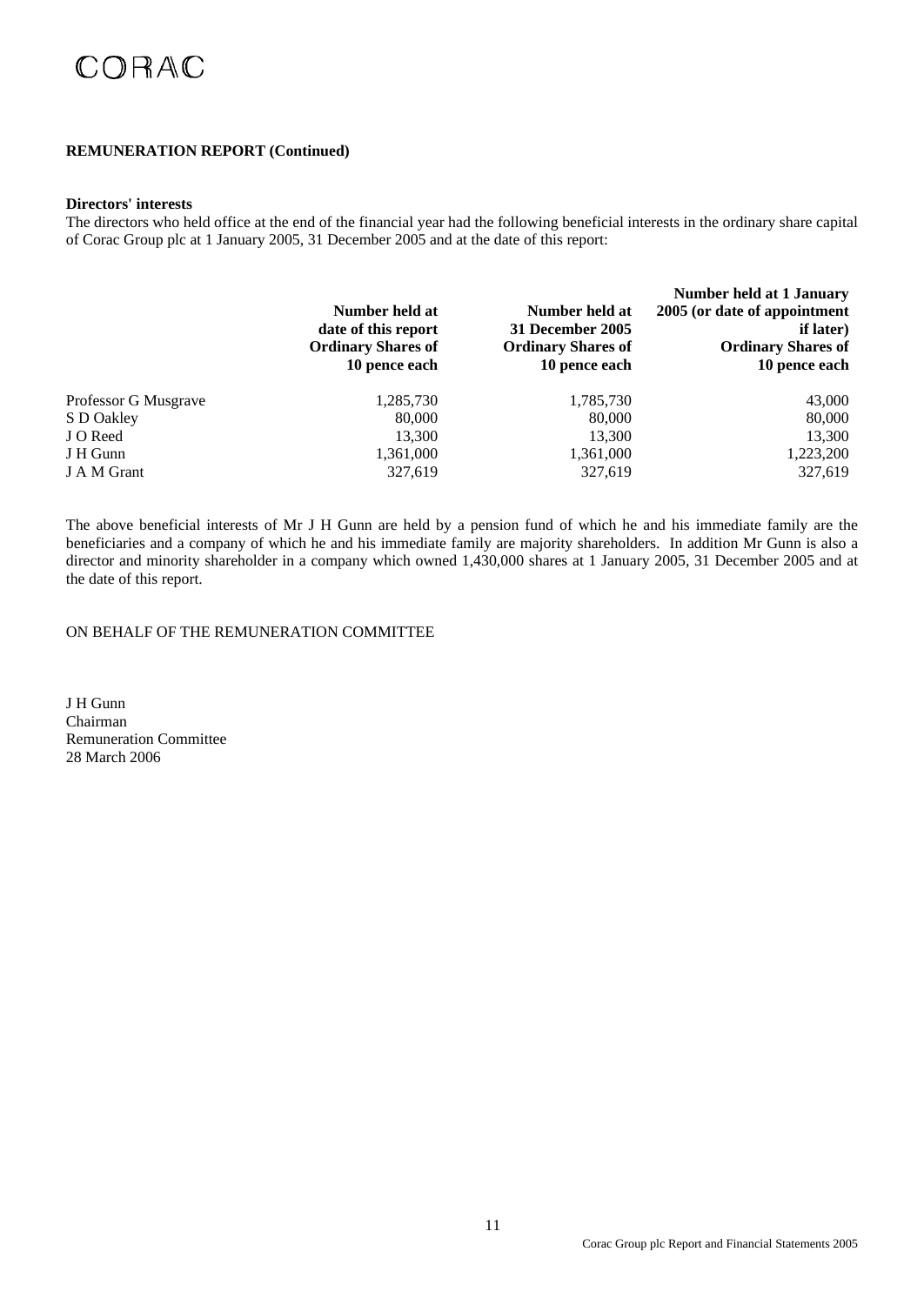## **INDEPENDENT AUDITORS' REPORT TO THE SHAREHOLDERS OF CORAC GROUP PLC FOR THE YEAR ENDED 31 DECEMBER 2005**

We have audited the financial statements of Corac Group plc for the year ended 31 December 2005 which comprise the consolidated profit and loss account, consolidated balance sheet, company balance sheet, consolidated cash flow statement and notes 1 to 22. These financial statements have been prepared under the accounting policies set out therein.

This report is made solely to the company's members, as a body, in accordance with Section 235 of the Companies Act 1985. Our audit work has been undertaken so that we might state to the company's members those matters we report and for no other purpose. To the fullest extent permitted by law, we do not accept or assume responsibility to anyone other than the company and the company's members as a body, for our audit work, for this report,

#### **Respective responsibilities of directors and auditors**

The directors' responsibilities for preparing the Annual Report and the financial statements in accordance with United Kingdom law and Accounting Standards (United Kingdom Generally Accepted Accounting Practice) are set out in the Statement of Directors' Responsibilities.

Our responsibility is to audit the financial statements in accordance with relevant legal and regulatory requirements and International Standards on Auditing (UK and Ireland).

We report to you our opinion as to whether the financial statements give a true and fair view and have been properly prepared in accordance with the Companies Act 1985. We also report to you if, in our opinion, the Directors' Report is not consistent with the financial statements, if the company has not kept proper accounting records, if we have not received all the information and explanations we require for our audit, or if information specified by law regarding directors' remuneration and other transactions is not disclosed.

We read other information contained in the Annual Report and consider whether it is consistent with the audited financial statements. The other information comprises only the executive chairman's statement, the report of the directors, the corporate governance report and the remuneration report. We consider the implications for our report if we become aware of any apparent misstatements or material inconsistencies with the financial statements.

#### **Basis of audit opinion**

We conducted our audit in accordance with International Standards on Auditing (UK and Ireland) issued by the Auditing Practices Board. An audit includes examination, on a test basis, of evidence relevant to the amounts and disclosures in the financial statements. It also includes an assessment of the significant estimates and judgments made by the directors in the preparation of the financial statements, and of whether the accounting policies are appropriate to the group's circumstances, consistently applied and adequately disclosed.

We planned and performed our audit so as to obtain all the information and explanations which we considered necessary in order to provide us with sufficient evidence to give reasonable assurance that the financial statements are free from material misstatement, whether caused by fraud or other irregularity or error. In forming our opinion we also evaluated the overall adequacy of the presentation of information in the financial statements.

#### **Opinion**

In our opinion:

- the financial statements give a true and fair view, in accordance with United Kingdom Generally Accepted Accounting Practice, of the state of affairs of the company and the group as at 31 December 2005 and of the loss of the group for the year then ended; and
	- the financial statements have been properly prepared in accordance with the Companies Act 1985.

GRANT THORNTON UK LLP REGISTERED AUDITORS CHARTERED ACCOUNTANTS OXFORD 28 March 2006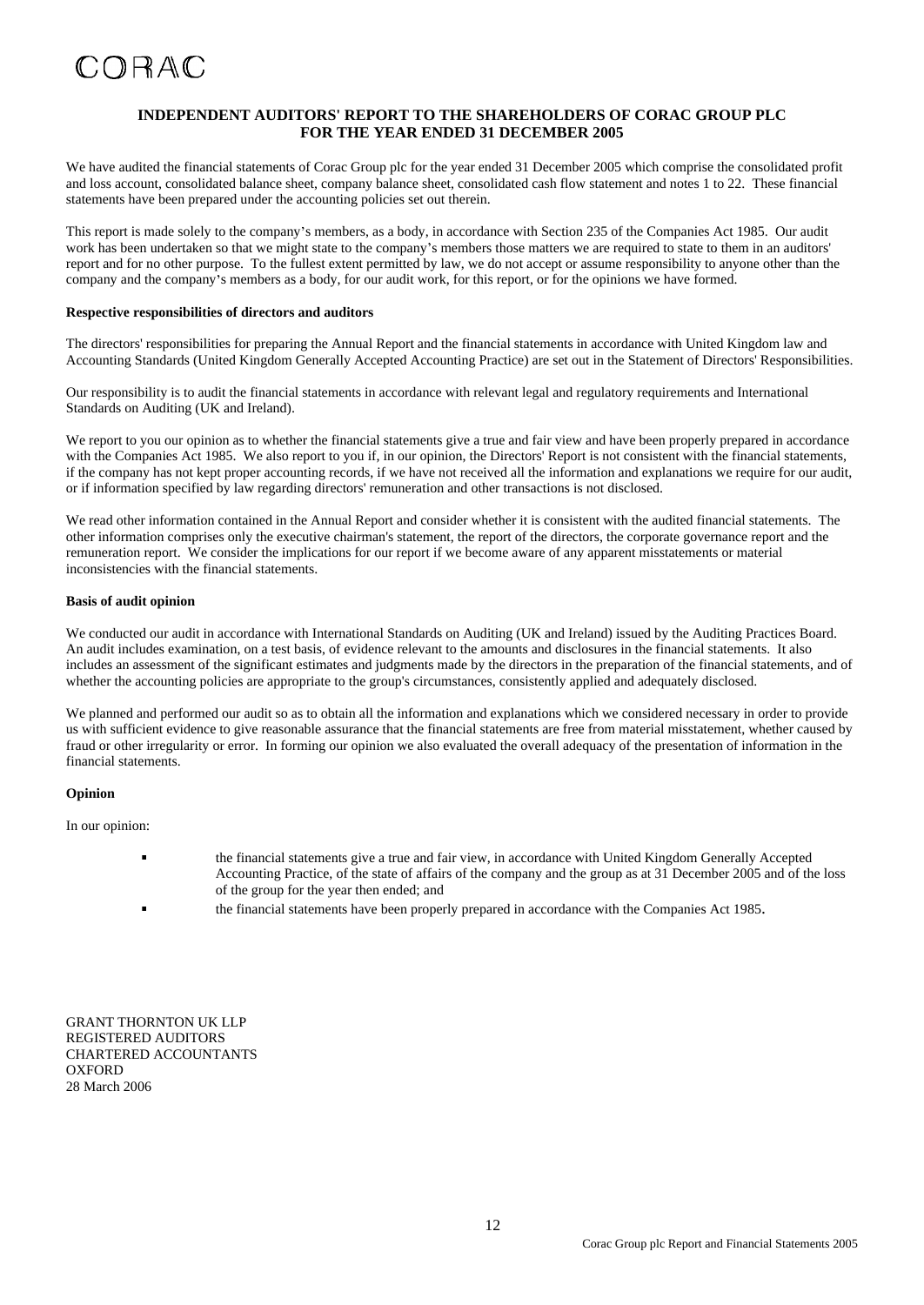# **CONSOLIDATED PROFIT AND LOSS ACCOUNT**

### **for the year ended 31 December 2005**

|                                               | <b>Note</b>    | 2005          | 2004        |
|-----------------------------------------------|----------------|---------------|-------------|
| <b>Turnover</b>                               | 2              | 835,860       | 727,283     |
| Cost of sales                                 |                | (795, 698)    | (429, 911)  |
| Gross profit                                  |                | 40,162        | 297,372     |
| Development costs                             |                | (974, 434)    | (1,007,068) |
| Other administrative expenses                 |                | (1,322,160)   | (1,365,950) |
| Administrative expenses                       |                | (2, 296, 594) | (2,373,018) |
| Other operating income - grant receivable     |                | 82,737        | 82,762      |
| <b>Operating (loss)</b>                       |                | (2,173,695)   | (1,992,884) |
| Net interest                                  | -5             | 182,128       | 215,547     |
| (Loss) on ordinary activities before taxation |                | (1,991,567)   | (1,777,337) |
| Taxation                                      | 6              | 116,335       | 490,083     |
| (Loss) for the financial year                 |                | (1,875,232)   | (1,287,254) |
|                                               |                |               |             |
| Loss per share                                | $\overline{ }$ |               |             |
| Basic loss, pence per share                   |                | (2.7)         | (1.9)       |

All results relate to continuing activities.

There were no recognised gains and losses in 2005 or 2004 other than those included in the profit and loss account.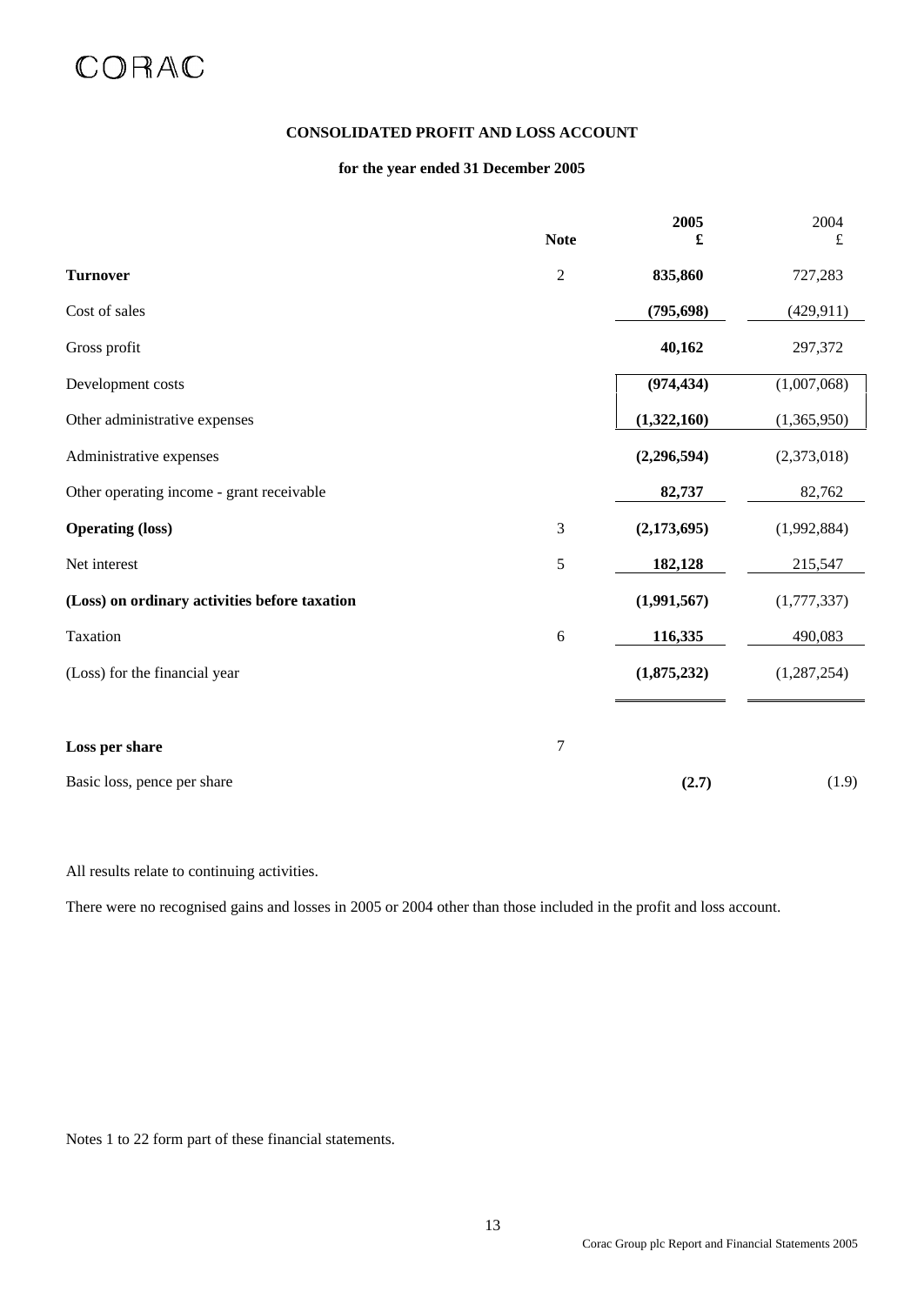

# **CONSOLIDATED BALANCE SHEET**

#### **at 31 December 2005**

|                                           |             | 2005        | 2004        |
|-------------------------------------------|-------------|-------------|-------------|
|                                           | <b>Note</b> | $\mathbf f$ |             |
| <b>Fixed assets</b>                       |             |             |             |
| Tangible assets                           | 8           | 273,118     | 372,695     |
|                                           |             |             |             |
| <b>Current assets</b>                     |             |             |             |
| Stock and work in progress                | 10          | 45,571      | 50,000      |
| Debtors                                   |             | 555,728     | 849,840     |
| Cash at bank and in hand                  | 12          | 3,460,665   | 4,082,915   |
|                                           |             |             |             |
|                                           |             | 4,061,964   | 4,982,755   |
| <b>Creditors</b>                          |             |             |             |
| Amounts falling due within one year       | 13          | (1,062,166) | (394, 218)  |
| Net current assets                        |             | 2,999,798   | 4,588,537   |
|                                           |             |             |             |
| Total assets less current liabilities     |             | 3,272,916   | 4,961,232   |
|                                           |             |             |             |
|                                           |             |             |             |
| <b>Capital and reserves</b>               |             |             |             |
| Share capital                             | 14          | 7,057,822   | 6,870,906   |
| Share premium                             |             | 11,025      | 11,025      |
| Capital redemption reserve                |             | 575,000     | 575,000     |
| Own shares held by Employee Benefit Trust |             | (299, 604)  | (299, 604)  |
| Profit and loss account                   | 15          | (4,071,327) | (2,196,095) |
| <b>Equity shareholders' funds</b>         | 16          | 3,272,916   | 4,961,232   |
|                                           |             |             |             |

The financial statements were approved by the Board on 28 March 2006 and signed on its behalf by

Professor G Musgrave Executive Chairman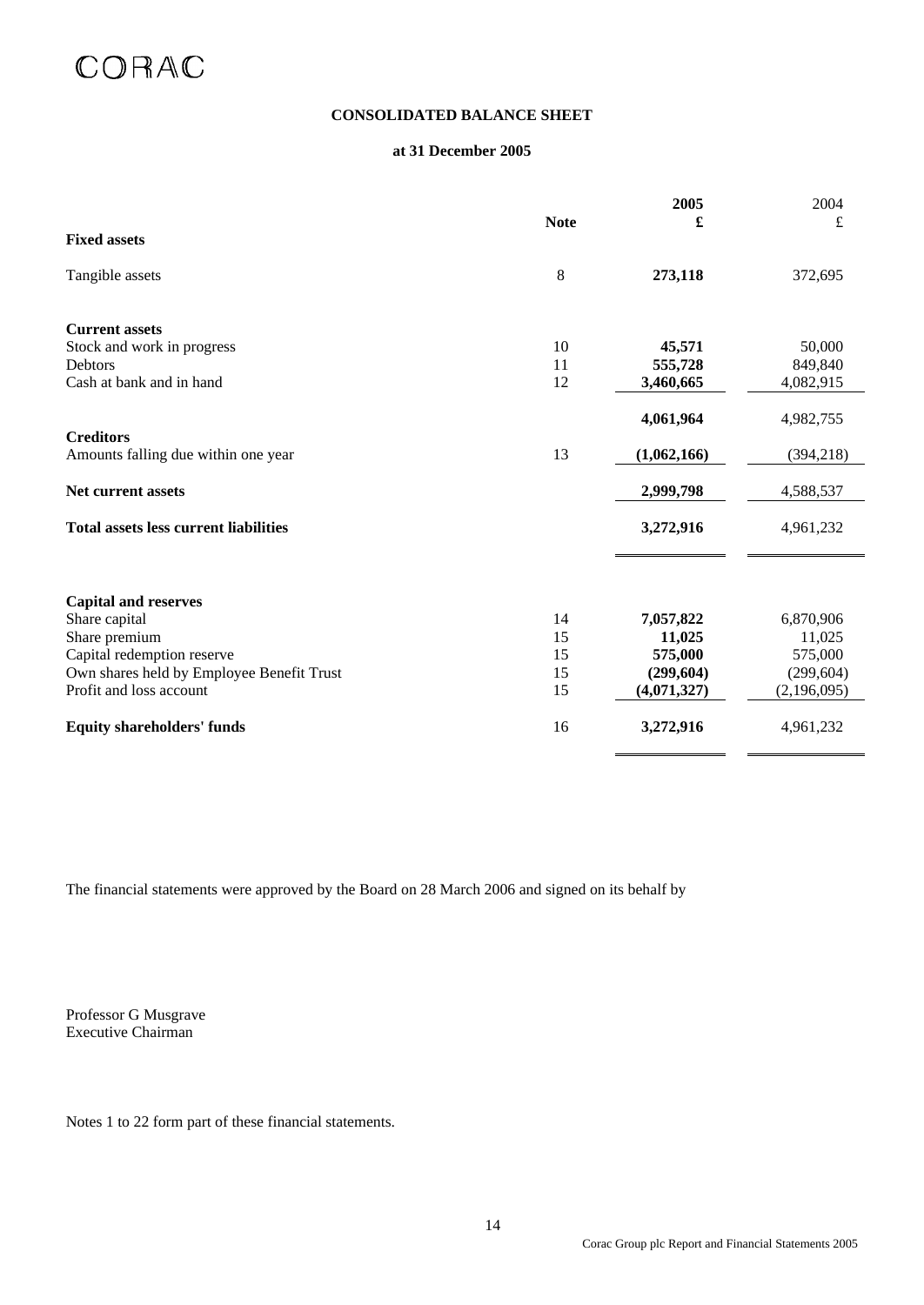

### **COMPANY BALANCE SHEET**

#### **at 31 December 2005**

|                                           |             | 2005                                                   | 2004                                                                                                                                                                                                                                                                                                                                                                                                                             |
|-------------------------------------------|-------------|--------------------------------------------------------|----------------------------------------------------------------------------------------------------------------------------------------------------------------------------------------------------------------------------------------------------------------------------------------------------------------------------------------------------------------------------------------------------------------------------------|
|                                           | <b>Note</b> | $\mathbf f$                                            |                                                                                                                                                                                                                                                                                                                                                                                                                                  |
| <b>Fixed assets</b>                       |             |                                                        |                                                                                                                                                                                                                                                                                                                                                                                                                                  |
| Tangible assets                           |             | 273,118                                                | 372,695                                                                                                                                                                                                                                                                                                                                                                                                                          |
| Investments                               | $\alpha$    | <b>Contract</b><br>and the contract of the contract of | $\frac{1}{\sqrt{2\pi}}\left(\frac{1}{\sqrt{2\pi}}\right)^{2}=\frac{1}{\sqrt{2\pi}}\left(\frac{1}{\sqrt{2\pi}}\right)^{2}=\frac{1}{\sqrt{2\pi}}\left(\frac{1}{\sqrt{2\pi}}\right)^{2}=\frac{1}{\sqrt{2\pi}}\left(\frac{1}{\sqrt{2\pi}}\right)^{2}=\frac{1}{\sqrt{2\pi}}\left(\frac{1}{\sqrt{2\pi}}\right)^{2}=\frac{1}{\sqrt{2\pi}}\left(\frac{1}{\sqrt{2\pi}}\right)^{2}=\frac{1}{\sqrt{2\pi}}\left(\frac{1}{\sqrt{2\pi}}\right$ |
|                                           |             |                                                        |                                                                                                                                                                                                                                                                                                                                                                                                                                  |
|                                           |             | 273,118                                                | 372,695                                                                                                                                                                                                                                                                                                                                                                                                                          |
| <b>Current assets</b>                     |             |                                                        |                                                                                                                                                                                                                                                                                                                                                                                                                                  |
| Stock and work in progress                | 10          | 45,571                                                 | 50,000                                                                                                                                                                                                                                                                                                                                                                                                                           |
| Debtors                                   |             | 555,728                                                | 849,840                                                                                                                                                                                                                                                                                                                                                                                                                          |
| Cash at bank and in hand                  | 12          | 3,460,665                                              | 4,082,915                                                                                                                                                                                                                                                                                                                                                                                                                        |
|                                           |             |                                                        |                                                                                                                                                                                                                                                                                                                                                                                                                                  |
|                                           |             | 4,061,964                                              | 4,982,755                                                                                                                                                                                                                                                                                                                                                                                                                        |
| <b>Creditors</b>                          |             |                                                        |                                                                                                                                                                                                                                                                                                                                                                                                                                  |
| Amounts falling due within one year       | 13          | (1,067,462)                                            | (399, 514)                                                                                                                                                                                                                                                                                                                                                                                                                       |
| Net current assets                        |             | 2,994,502                                              | 4,583,241                                                                                                                                                                                                                                                                                                                                                                                                                        |
|                                           |             |                                                        |                                                                                                                                                                                                                                                                                                                                                                                                                                  |
| Total assets less current liabilities     |             | 3,267,620                                              | 4,955,936                                                                                                                                                                                                                                                                                                                                                                                                                        |
|                                           |             |                                                        |                                                                                                                                                                                                                                                                                                                                                                                                                                  |
|                                           |             |                                                        |                                                                                                                                                                                                                                                                                                                                                                                                                                  |
| <b>Capital and reserves</b>               |             |                                                        |                                                                                                                                                                                                                                                                                                                                                                                                                                  |
| Share capital                             | 14          | 7,057,822                                              | 6,870,906                                                                                                                                                                                                                                                                                                                                                                                                                        |
| Share premium                             |             | 11,025                                                 | 11,025                                                                                                                                                                                                                                                                                                                                                                                                                           |
| Capital redemption reserve                |             | 575,000                                                | 575,000                                                                                                                                                                                                                                                                                                                                                                                                                          |
| Own shares held by Employee Benefit Trust |             | (299, 604)                                             | (299, 604)                                                                                                                                                                                                                                                                                                                                                                                                                       |
| Profit and loss account                   | 15          | (4,076,623)                                            | (2,201,391)                                                                                                                                                                                                                                                                                                                                                                                                                      |
|                                           |             |                                                        |                                                                                                                                                                                                                                                                                                                                                                                                                                  |
| <b>Equity shareholders' funds</b>         |             | 3,267,620                                              | 4,955,936                                                                                                                                                                                                                                                                                                                                                                                                                        |
|                                           |             |                                                        |                                                                                                                                                                                                                                                                                                                                                                                                                                  |

The financial statements were approved by the Board on 28 March 2006 and signed on its behalf by

Professor G Musgrave Executive Chairman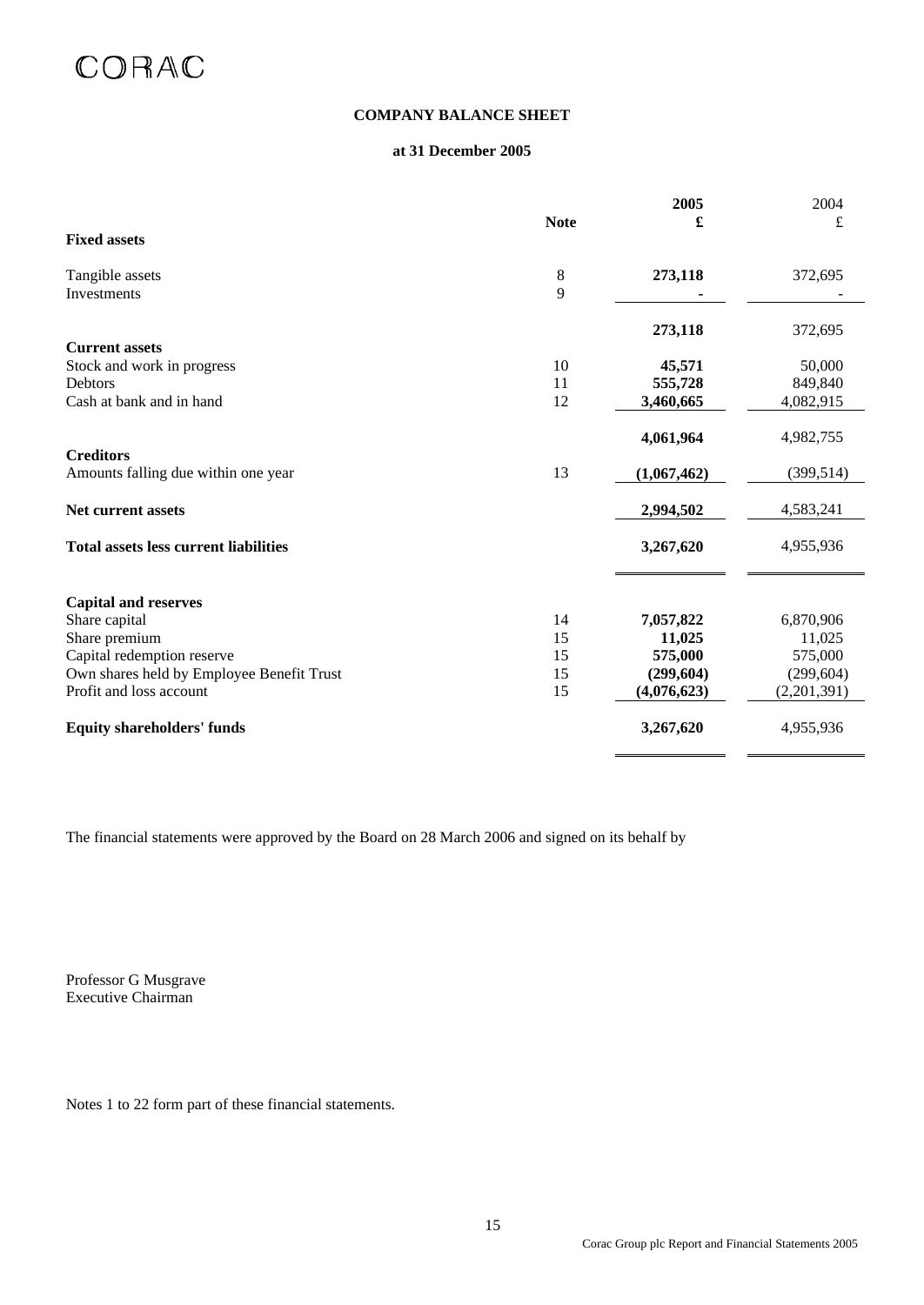# **CONSOLIDATED CASH FLOW STATEMENT**

# **for the year ended 31 December 2005**

|                                                                                   | <b>Note</b> |                                      | 2005              |                  | 2004        |
|-----------------------------------------------------------------------------------|-------------|--------------------------------------|-------------------|------------------|-------------|
| Net cash outflow from operating activities                                        | 17          |                                      | (1,472,931)       |                  | (1,851,049) |
| Returns on investment and servicing of<br>finance<br>Interest received            |             | 182,128                              |                   | 215,547          |             |
| Net cash inflow from returns on<br>investment and servicing of finance            |             |                                      | 182,128           |                  | 215,547     |
| <b>Taxation</b>                                                                   |             |                                      | 494,715           |                  | 426,746     |
| Capital expenditure<br>Purchase of tangible fixed assets<br>Sale of assets        |             | (13,078)<br><b>Service Contracts</b> |                   | (71, 715)<br>364 |             |
| Net cash outflow from capital<br>expenditure                                      |             |                                      | (13,078)          |                  | (71,351)    |
| Net cash outflow before use of liquid<br>resources and financing                  |             |                                      | (809, 166)        |                  | (1,280,107) |
| <b>Management of liquid resources</b><br>Cash transferred from long-term deposits |             |                                      | 633,437           |                  | 1,282,816   |
| <b>Financing</b><br>New share capital subscribed                                  | 14          | 186,916                              |                   | 19,050           |             |
| Net cash inflow from financing                                                    |             |                                      | 186,916<br>______ |                  | 19,050      |
| Increase in cash in the year                                                      | 18          |                                      | 11,187<br>$\sim$  |                  | 21,759      |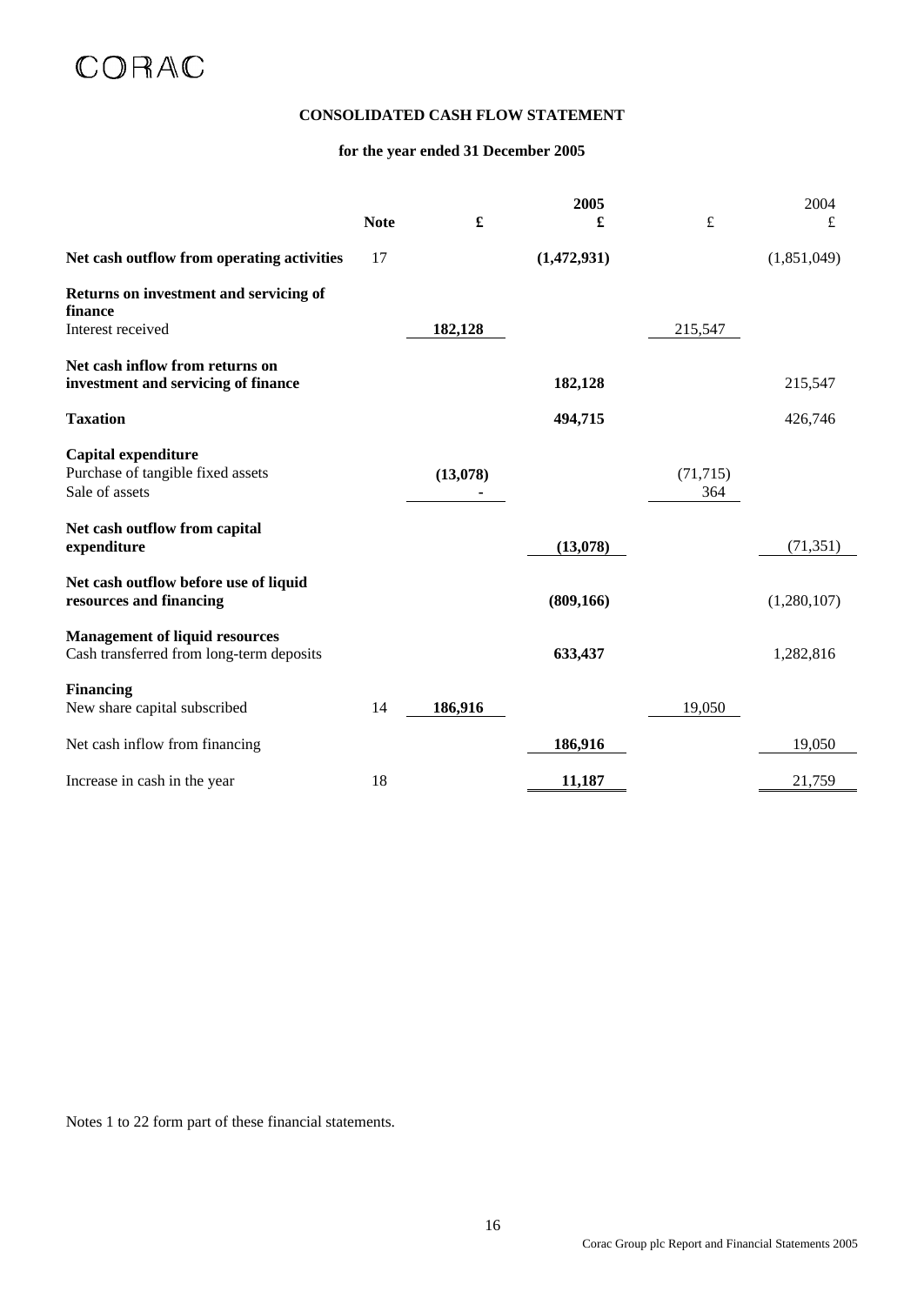### **NOTES TO THE FINANCIAL STATEMENTS**

### **31 December 2005**

#### 1 **Accounting policies**

The accounts have been prepared in accordance with applicable United Kingdom accounting standards and under the historical cost convention.

The principal accounting policies of the Group are set out below. The policies have remained unchanged from the previous year.

#### **Basis of consolidation**

The Group accounts consolidate the accounts of Corac Group plc and its subsidiary undertakings drawn up to 31 December each year. The results of subsidiaries acquired are consolidated for the periods from the date on which control passed. Acquisitions are accounted for under the acquisition method with goodwill, representing any excess of the fair value of the consideration given over the fair value of the identifiable assets and liabilities acquired, being capitalised and amortised on a straight line basis over its estimated useful economic life.

As a matter of accounting policy, goodwill first accounted for in accounting periods ending before 23 December 1998, the implementation date of FRS 10, was eliminated from the financial statements by immediate write off on acquisition against reserves. Such goodwill will be charged or credited to the profit and loss account in the event of the subsequent disposal of the business to which it relates.

#### **Basis of preparation**

The Group incurred a loss during the year ended 31 December 2005 and further lossesare being incurred in the current financial period as the development of the compressor range and the downhole compressor and the high pressure dry gas seals continues.

The accounts have been prepared on a going concern basis which assumes that the Group will continue in operational existence for the foreseeable future.

The directors are confident that sufficient funds have been raised for the next development stage and to provide additional working capital. Therefore they believe it is appropriate for the accounts to be prepared on a going concern basis. The contract of the contract of the contract of the contract of the contract of the contract of the contract of the contract of the contract of the contract of the contract of the contract of the contract of the con

#### **Turnover**

Turnover on contracts is recognised using the percentage-of-completion method. Under this method revenues recorded represent the aggregate of costs incurred during the year and a portion of estimated profit on individual contracts based on the relationship of costs incurred to total estimated costs for each contract. Revisions in estimates are reflected in the accounting period when the revision becomes known. Anticipated losses on contracts are charged to income in their entirety when the losses become evident.

Turnover from engineering services is recognised over the period services are provided and turnover from up front licence fees is taken to income on commencement of the licence. Turnover from research and development services for third parties, including cost recharges, is recognised over the period such services are provided. All amounts exclude Value Added Tax.

#### **Stocks**

Stocks and work in progress are stated at the lower of cost and net realisable value after making due allowance for obsolete or slow moving stocks. Cost includes all direct costs and an appropriate proportion of fixed and variable overhead expenses. Net realisable value is based on the estimated selling price less the estimated cost of disposal.

#### **Taxation**

Corporation tax recoverable in respect of research and development cash tax credits is recognised when the decision has been taken to claim such amounts in cash. Until such a decision is made, the potential tax benefit arising from research and development expenditure is included in tax losses carried forward. Corporation tax payable is provided on taxable profits at the current rate. Deferred taxation is recognised on all timing differences where the transactions or events that give the group an obligation to pay more tax in the future or a right to pay less tax in the future, have occurred by the balance sheet date. Deferred tax assets are recognised when it is more likely than not that they will be recovered.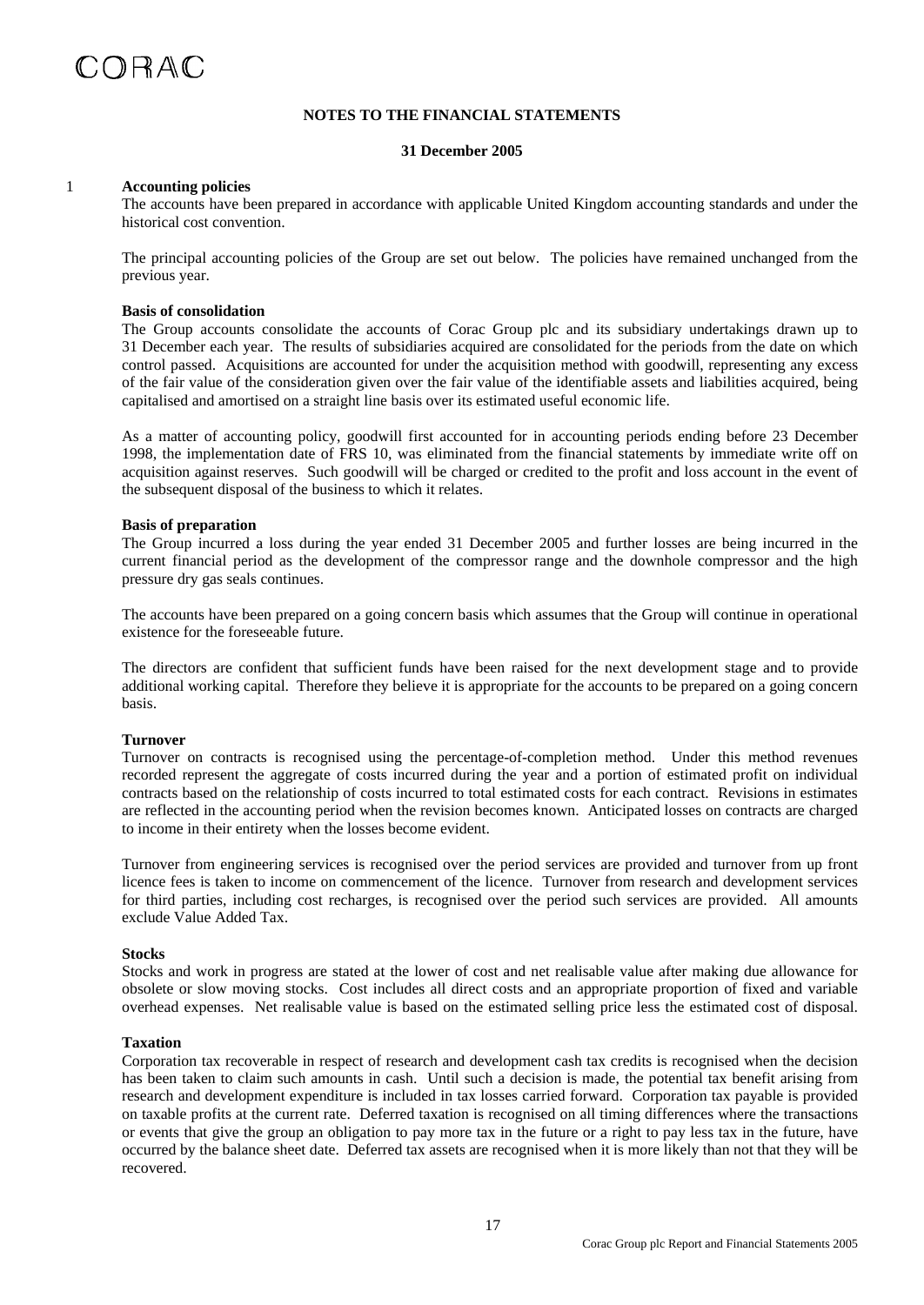## **NOTES TO THE FINANCIAL STATEMENTS (Continued)**

#### **1 Accounting policies (continued)**

#### **Fixed assets and depreciation**

Fixed assets are stated at cost, net of depreciation. Depreciation is provided on the cost of fixed assets at rates calculated to write off each asset on a straight-line basis over its estimated useful life, as follows:

| Computer equipment            | 33% per annum |  |  |
|-------------------------------|---------------|--|--|
| Office furniture and fittings | 20% per annum |  |  |
| Plant and machinery           | 20% per annum |  |  |

Short leasehold improvements are amortised over the life of the lease.

#### **Research and development**

Research and development expenditure is written off in the year in which it is incurred.

#### **Leases**

Rentals under operating leases are charged on a straight-line basis over the lease term.

#### **Pensions**

The Group operates one money purchase pension scheme and a group stakeholder pension scheme. In addition, the Group contributes to the personal pension plan of one of its directors. The pension charge represents the amounts payable by the Group to these funds in the year.

#### **Patent fees**

Patent costs are written off in the year in which they are incurred.

#### **Short term cash deposits**

In accordance with FRS 1 (revised), short term cash deposits are included on the Balance Sheet within cash at bank and in hand. These deposits do not constitute cash for the purposes of the Cash Flow Statement and have been disclosed separately in note 12 to these accounts. These amounts are classified as liquid resources.

#### **Government grants**

Government grants of a revenue nature are credited to the profit and loss account in the same period as the related expenditure. The contract of the contract of the contract of the contract of the contract of the contract of the contract of the contract of the contract of the contract of the contract of the contract of the contract of t

#### **Investments**

Investments are included at cost less amounts written off.

#### **Interest receivable**

Interest receivable represents interest earned on short term cash deposits.

#### **Own shares held by Employee Benefit Trust**

As required by UITF Abstract 38 "Accounting for ESOP trusts" the consideration paid for shares held by the Company's Employee Benefit Trust is deducted in arriving at shareholders' funds.

#### 2 **Turnover**

Turnover is attributable to development projects and licence fees.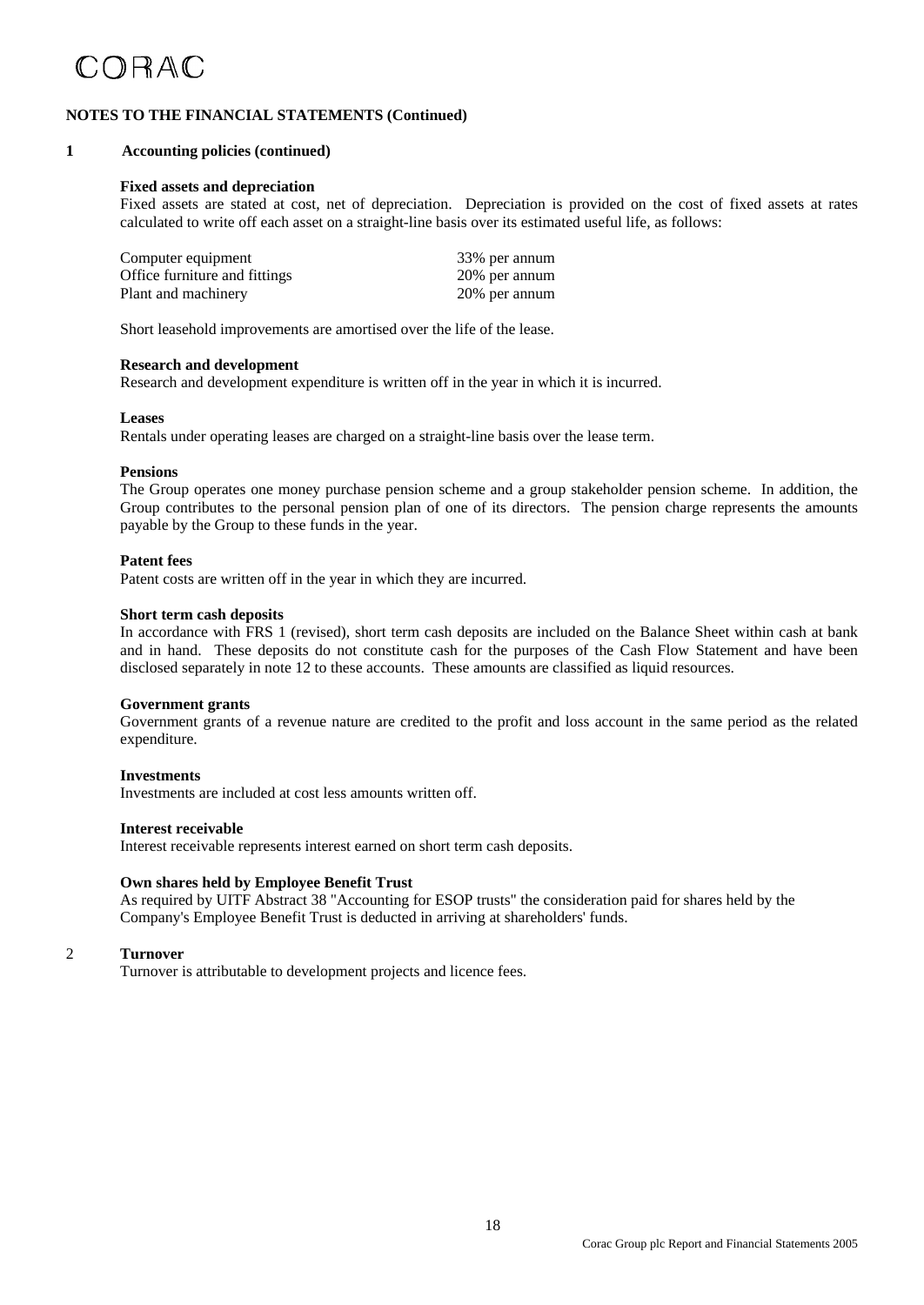# **NOTES TO THE FINANCIAL STATEMENTS (Continued)**

| <b>Operating loss</b><br>Operating loss is stated after charging: |                                                           | 2005            | 2004            |
|-------------------------------------------------------------------|-----------------------------------------------------------|-----------------|-----------------|
| Auditors' remuneration - Grant Thornton                           | - audit services<br>- tax compliance services (non-audit) | 20,594<br>6,704 | 20,040<br>5,591 |
| Depreciation of tangible fixed assets                             |                                                           | 112,655         | 121,071         |
| Loss on disposal of fixed assets                                  |                                                           |                 | 488             |
| Staff costs                                                       |                                                           |                 |                 |
| - salaries and wages                                              |                                                           | 1,332,527       | 1,193,348       |
| - social security costs                                           |                                                           | 148,742         | 140,381         |
| <b>Operating leases</b>                                           |                                                           |                 |                 |
| - rent                                                            |                                                           | 150,032         | 149,970         |
|                                                                   |                                                           |                 |                 |

The average number of employees, including directors, employed by the Group during the period was 28 (2004: 28). These are split between the following departments: administration: 7 (2004: 7) and engineering: 21 (2004: 21).

#### **Pension costs**

The Group operates a money purchase pension scheme and a group stakeholder pension scheme. The assets of these schemes are held separately from those of the Group in administered funds. The pension cost charge represents contributions payable by the Group to these funds and amounted to £80,278 (2004: £76,847). In addition, payments of £8,455 (2004: £8,170) were made to the personal pension plan of a director.

Four directors (2004: four) accrued benefits under the group schemes during the year and one via contribution to his personal pension plan.

There were outstanding contributions of £50 (2004: £584 ) payable to these funds at the year end.

The nature of the Group's schemes is such that there is no possibility of a surplus or deficiency in funding arising from past service. The contract of the contract of the contract of the contract of the contract of the contract of the contract of the contract of the contract of the contract of the contract of the contract of the contract of

| <b>Directors' remuneration</b>              | 2005    | 2004    |
|---------------------------------------------|---------|---------|
|                                             |         |         |
| Directors' emoluments were as follows:      |         |         |
| Remuneration                                | 409,362 | 406,563 |
| Gains made on the exercise of share options | 322,405 |         |
| Fees for services as director               | 140,460 | 137,086 |
| Pension contributions                       | 28,562  | 27,950  |
|                                             |         |         |
|                                             | 900,789 | 571,599 |

During the year one director (2004: None) not including the highest paid director, exercised share options.

|                                      | 2005    | 2004    |
|--------------------------------------|---------|---------|
| Emoluments of highest paid director: |         |         |
| Remuneration                         | 120,783 | 116,699 |
| Pension contributions                | 8,455   | 8,170   |
|                                      | 129,238 | 124,869 |
|                                      | 2005    | 2004    |
| Net interest                         |         |         |
| Bank interest receivable             | 182,128 | 215,547 |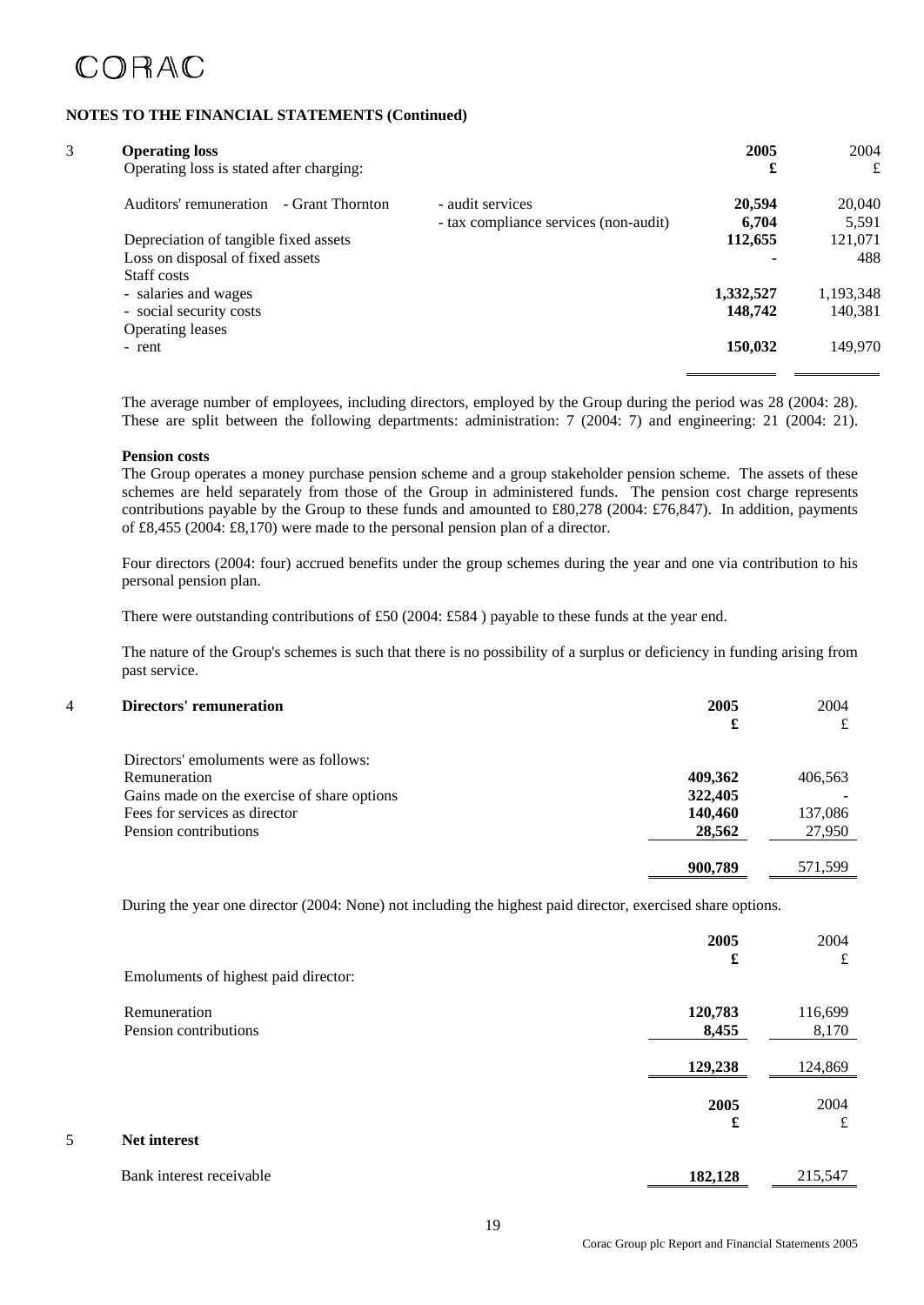# **NOTES TO THE FINANCIAL STATEMENTS (Continued)**

## 6 **Taxation**

### **Current taxation**

|                                                                                                                                                              | 2005             | 2004               |
|--------------------------------------------------------------------------------------------------------------------------------------------------------------|------------------|--------------------|
|                                                                                                                                                              | - F              | f                  |
| Corporation tax - research and development credit - current year<br>- prior year                                                                             | 111,703<br>4,632 | 155,061<br>335,022 |
|                                                                                                                                                              |                  |                    |
|                                                                                                                                                              | 116,335          | 490,083            |
|                                                                                                                                                              |                  |                    |
|                                                                                                                                                              | 2005             | 2004               |
|                                                                                                                                                              | $\mathbf f$      | $\mathbf{f}$       |
| The tax credit for the period is lower than the standard rate of corporation tax in the<br>UK of 30% (2004 - 30%). The differences are explained as follows: |                  |                    |
| Loss on ordinary activities before taxation                                                                                                                  | (1,991,567)      | (1,777,337)        |
| Loss on ordinary activities multiplied by standard rate of corporation tax in the UK                                                                         |                  |                    |
| of 30% (2004 - 30%)                                                                                                                                          | (597, 470)       | (533,201)          |
| Effect of:                                                                                                                                                   |                  |                    |
| Expenses not deductible for tax purposes                                                                                                                     | 1,445            | 2,081              |
| Depreciation in excess of capital allowances                                                                                                                 | 19,427           | 14,772             |
| Research and development enhanced relief                                                                                                                     | (82, 481)        | (105,290)          |
| Research and development difference in tax rate                                                                                                              | 97,740           | 135,678            |
| Trading losses carried forward                                                                                                                               | 449,636          | 330,899            |
| Adjustment in respect of prior periods                                                                                                                       | (4, 632)         | (335, 022)         |
| Current tax credit for the period                                                                                                                            | (116,335)        | (490,083)          |
|                                                                                                                                                              |                  |                    |
| <b>Deferred taxation</b>                                                                                                                                     |                  |                    |
|                                                                                                                                                              |                  |                    |
|                                                                                                                                                              | 2005             | 2004               |
|                                                                                                                                                              |                  |                    |
| Accelerated capital allowances                                                                                                                               | 220,588          | 314,761            |
| Losses                                                                                                                                                       | (220, 588)       | (314,761)          |
|                                                                                                                                                              | $\sim 100$       | $\sim$ $-$         |
|                                                                                                                                                              |                  |                    |

Subject to agreement by HMRC, Corac Group plc has approximately £6,900,000 (2004 - £6,000,000) of unrelieved tax losses. A deferred tax asset has not been recognised due to lack of certainty surrounding future utilisation of these losses.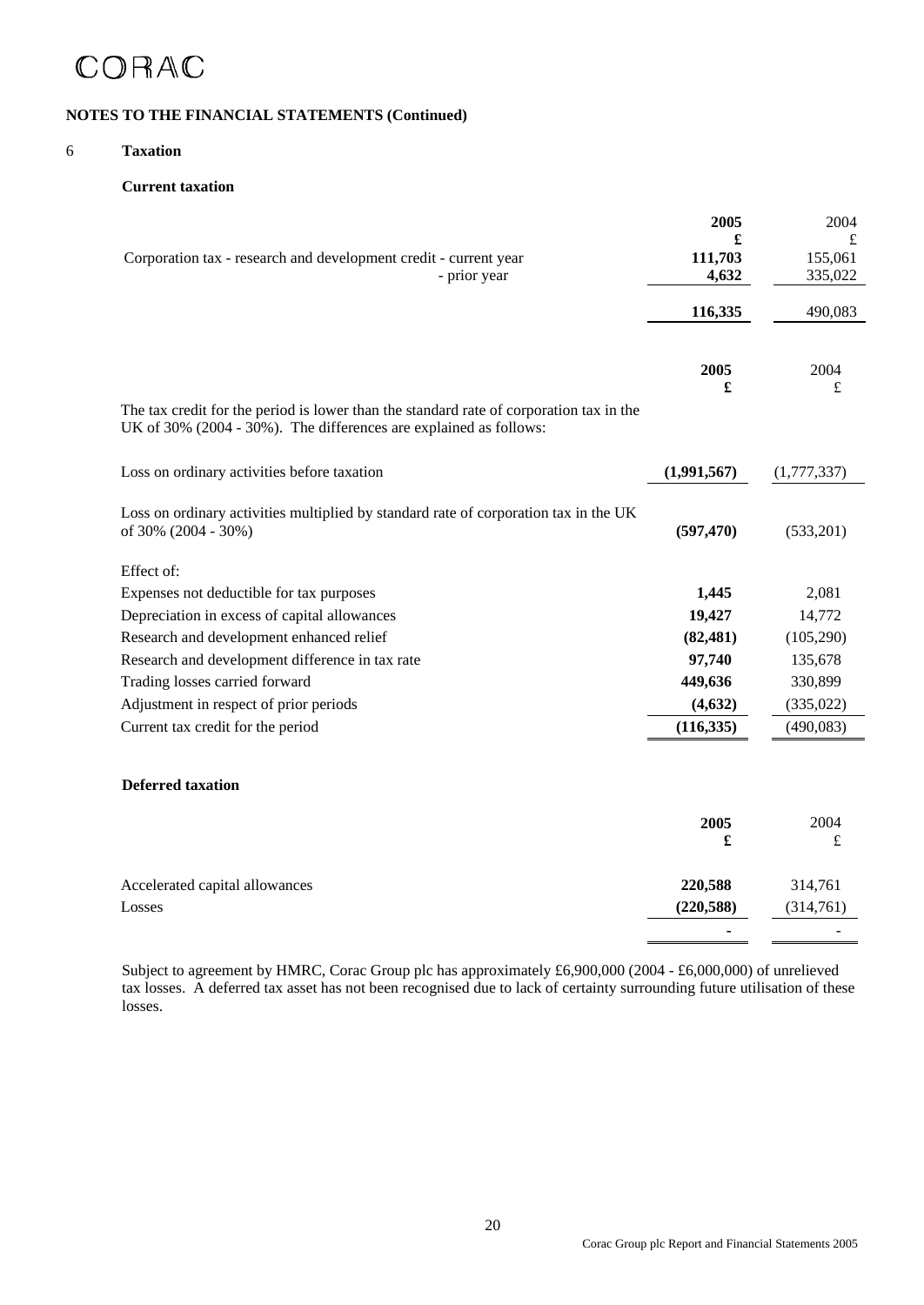# **NOTES TO THE FINANCIAL STATEMENTS (Continued)**

### 7 **Loss per share**

The calculation of basic loss per share for the year ended 31 December 2005 is based upon a loss after tax of £1,875,232 (2004: £1,287,254), and a weighted average number of shares of 68,905,374 (2004: 68,683,950).Diluted loss per share is not calculated since the conversion to ordinary shares of share options would be anti-dilutive.

#### 8 **Tangible fixed assets**

|                          | <b>Short leasehold</b> |           | Office       |                  |              |
|--------------------------|------------------------|-----------|--------------|------------------|--------------|
|                          | improvements           | Computer  | furniture    | <b>Plant</b> and |              |
|                          |                        | equipment | and fittings | machinery        | <b>Total</b> |
| <b>Group and Company</b> |                        |           |              |                  |              |
| Cost                     |                        |           |              |                  |              |
| At 1 January 2005        | 189,827                | 248,686   | 23,791       | 307,533          | 769,837      |
|                          |                        |           |              |                  |              |
| Additions                |                        | 12,019    | 1,059        | $\sim$           | 13,078       |
| At 31 December 2005      | 189,827                | 260,705   | 24,850       | 307,533          | 782,915      |
|                          |                        |           |              |                  |              |
| Depreciation             |                        |           |              |                  |              |
| At 1 January 2005        | 59,039                 | 190,037   | 14,540       | 133,526          | 397,142      |
| Charge for year          | 22,098                 | 31,589    | 4,627        | 54,341           | 112,655      |
| At 31 December 2005      | 81,137                 | 221,626   | 19,167       | 187,867          | 509,797      |
|                          |                        |           |              |                  |              |
| Net book value           |                        |           |              |                  |              |
| At 31 December 2005      | 108,690                | 39,079    | 5,683        | 119,666          | 273,118      |
|                          |                        |           |              |                  |              |
| At 31 December 2004      | 130,788                | 58,649    | 9,251        | 174,007          | 372,695      |
|                          |                        |           |              |                  |              |
|                          |                        |           |              |                  |              |
| <b>Investments</b>       |                        |           |              | 2005             | 2004         |

#### **Company**

 Shares in wholly-owned subsidiary undertakings, both registered in England and Wales.

.

| <b>Cost</b>                               |          |          |
|-------------------------------------------|----------|----------|
| <b>Compact Radial Compressors Limited</b> | 10,000   | 10,000   |
| Corac Engineering Limited                 |          |          |
|                                           | 10,001   | 10,001   |
| Less amounts written off                  | (10,001) | (10,001) |
| At 31 December 2005                       |          |          |

 Both Compact Radial Compressors Limited and Corac Engineering Limited were dormant throughout 2004 and 2005.

**£** £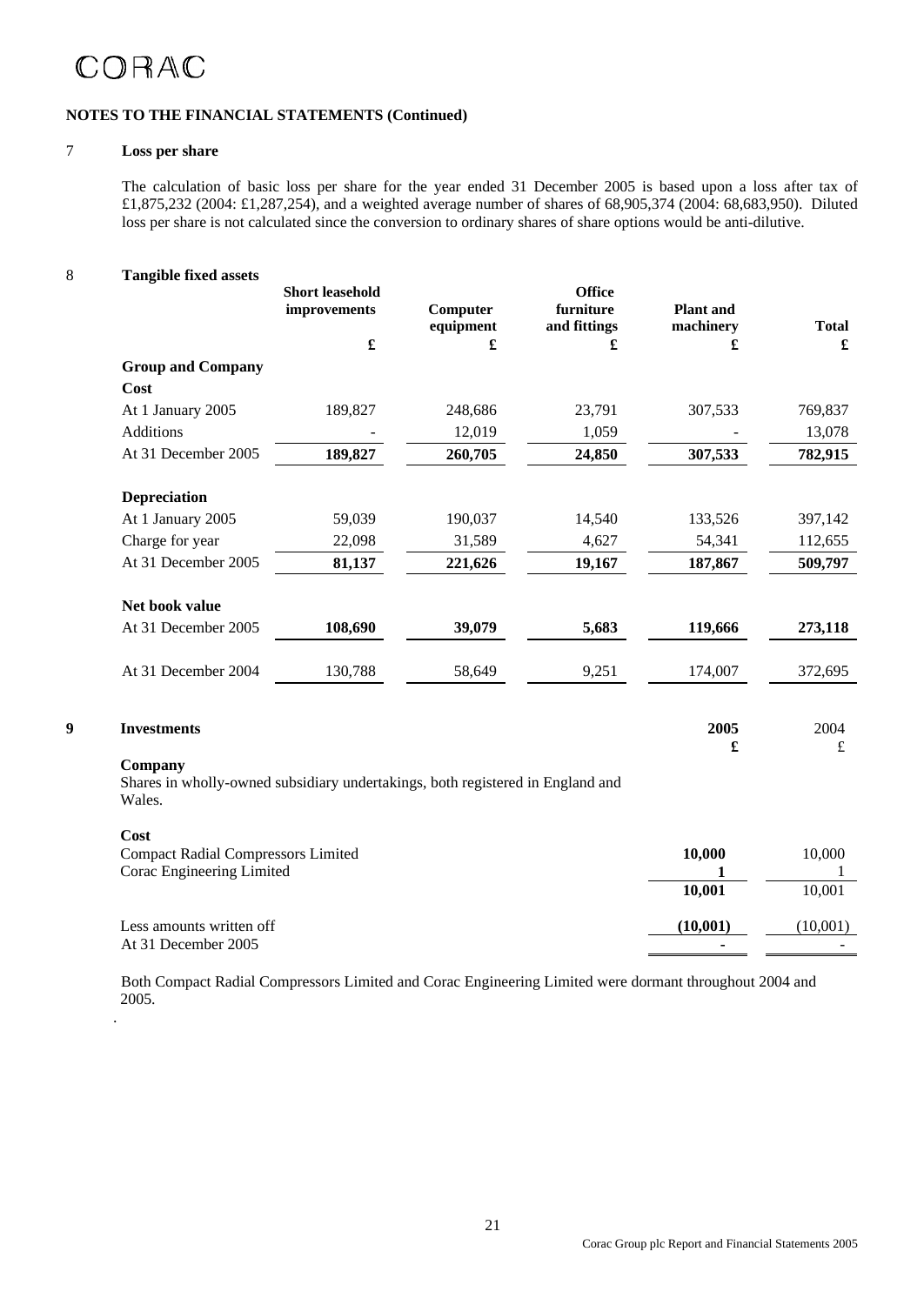# **NOTES TO THE FINANCIAL STATEMENTS (Continued)**

|    | <b>Stock and work in progress</b>                                                         |                                                    |                                                   | 2005                                               | 2004                                                                          |
|----|-------------------------------------------------------------------------------------------|----------------------------------------------------|---------------------------------------------------|----------------------------------------------------|-------------------------------------------------------------------------------|
|    | Work in progress                                                                          |                                                    |                                                   | 45,571                                             | 50,000                                                                        |
| 11 | <b>Debtors</b>                                                                            | Group<br>2005                                      | 2004                                              | Company<br>2005                                    | 2004                                                                          |
|    | Trade debtors<br>Other debtors<br>Other taxes and social security<br>Taxation recoverable | 186,249<br>239,640<br>18,136<br>111,703<br>555,728 | 13,701<br>316,855<br>29,201<br>490,083<br>849,840 | 186,249<br>239,640<br>18,136<br>111,703<br>555,728 | 13,701<br>316,855<br>29,201<br>490,083<br>849,840<br>$\overline{\phantom{a}}$ |

Included within other debtors are recoverable property improvement costs of £125,000 (2004: £150,000) which are due over the next five years.

#### 12 **Cash at bank and in hand**

Included in cash at bank and in hand are short term deposits amounting to £3,411,331 (2004: £4,044,768).

| <b>Creditors</b>                        | Group     |         | Company   |         |
|-----------------------------------------|-----------|---------|-----------|---------|
|                                         | 2005      | 2004    | 2005      | 2004    |
|                                         |           |         |           |         |
| Amounts falling due within one year     |           |         |           |         |
| Trade creditors                         | 71,286    | 124,727 | 71,286    | 124,727 |
| Other taxes and social security         | 43,816    | 47,282  | 43,816    | 47,282  |
| Deferred revenue                        | 709,223   | 72,180  | 709,223   | 72,180  |
| Other creditors                         | 1,516     | 2,522   | 1,511     | 2,517   |
| Amounts owed to subsidiary undertakings | $\sim$    |         | 5,301     | 5,301   |
| Accruals                                | 236,325   | 147,507 | 236,325   | 147,507 |
|                                         |           |         |           |         |
|                                         | 1,062,166 | 394,218 | 1,067,462 | 399,514 |

#### 14 **Share capital**

|                                                                                                      | 2005          | 2004       |
|------------------------------------------------------------------------------------------------------|---------------|------------|
| <b>Authorised</b><br>200,000,000 ordinary shares of 10p each                                         | 20,000,000    | 20,000,000 |
| Allotted, called up and fully paid<br>70,578,220 (2004: 68,709,061) ordinary shares of 10 pence each | 7,057,822     | 6,870,906  |
|                                                                                                      | <b>Number</b> |            |
| At 1 January 2005                                                                                    | 68,709,061    | 6,870,906  |
| Issued in respect of share option exercise                                                           | 1,869,159     | 186,916    |
| At 31 December 2005                                                                                  | 70,578,220    | 7,057,822  |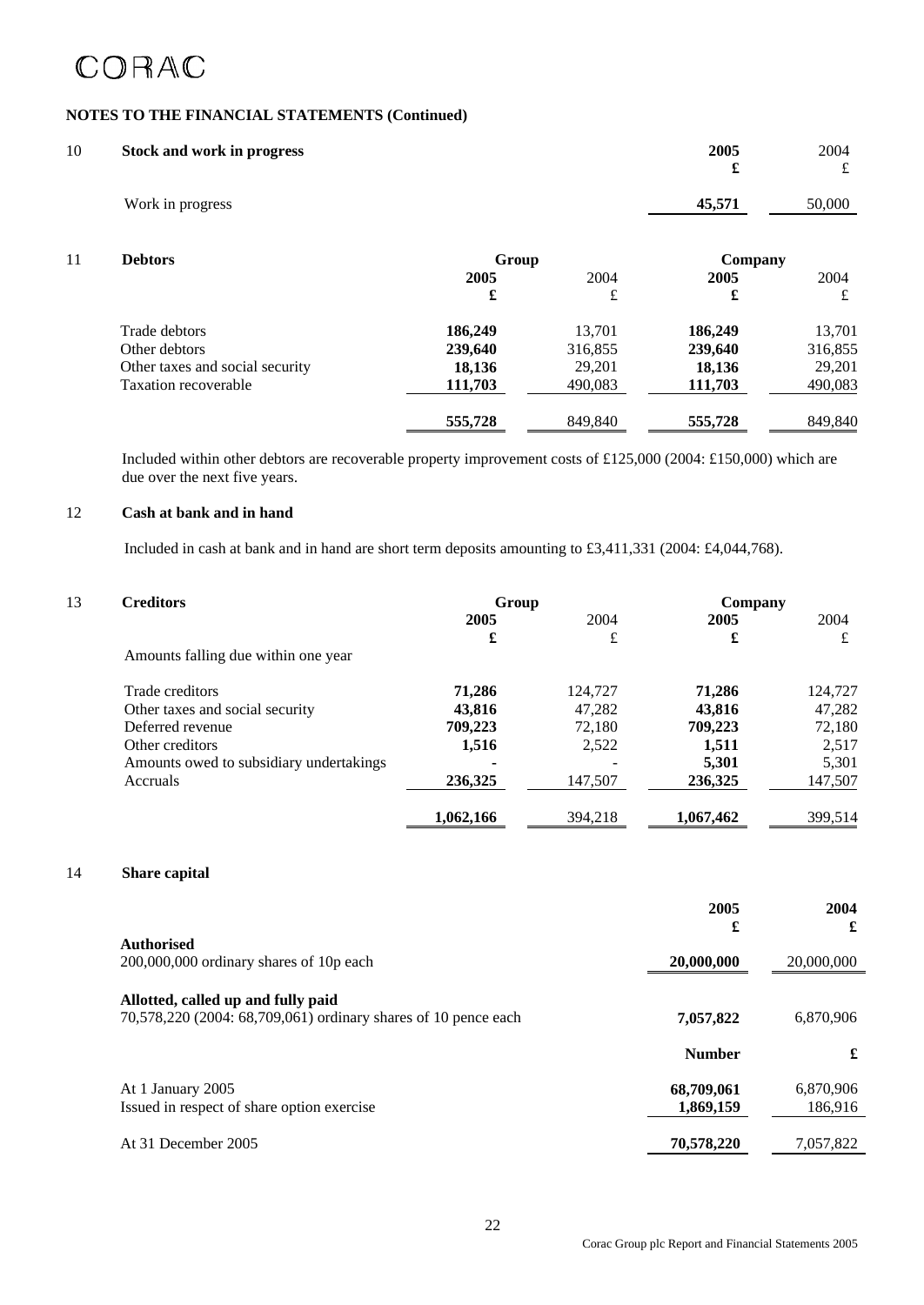# **NOTES TO THE FINANCIAL STATEMENTS (Continued)**

### **14 Share capital (continued)**

#### **Shares**

In 2005 the Company issued 1,869,159 ordinary shares of 10 pence for cash at 10 pence each on the exercise of share options.

After the year end (on 13 January 2006), the Company issued 3,528,900 ordinary shares of 10 pence each for cash at 32 pence per share by means of a placing which, net of costs, raised approximately £1.1million. As a result of this issue the total issued share capital of the Company at the date of this report was 74,107,120 ordinary shares of 10 pence each.

#### **Options**

The Company has two unapproved share option schemes and an Enterprise Management Incentive (EMI) scheme. Share options have been granted by both the Company and the Corac EBT (note 15) under the rules of these schemes. The share options granted by the EBT have no dilutive effect on the Company's share capital.

|                              | <b>Unapproved schemes</b> |          | <b>EMI</b> scheme |           |             |           |                           |
|------------------------------|---------------------------|----------|-------------------|-----------|-------------|-----------|---------------------------|
|                              | Company                   | EBT      | Company           |           | Company     | EBT       | Total                     |
| Number of options at         |                           |          |                   |           |             |           |                           |
| 1 January 2005               | 3.792.237                 | 285,000  | 2,906,122         | 976,000   | 6,698,359   | 1.261.000 | 7,959,359                 |
| Exercised during the<br>year | (1,869,159)               |          |                   |           | (1,869,159) |           | (1,869,159)               |
| Lapsed during the year       | (78,000)                  | (45,000) | (876,000)         | (449,000) | (954,000)   |           | $(494,000)$ $(1,448,000)$ |
| Issued during the year       |                           |          |                   | 85,000    |             | 85,000    | 85,000                    |
| At 31 December 2005          | 1,845,078                 | 240,000  | 2,030,122         | 612,000   | 3,875,200   | 852,000   | 4,727,200                 |

At 31 December 2005 options over unissued ordinary 10 pence shares were held as follows:

| Date of grant | <b>Number</b> | Option price per share | <b>Option periods ending</b> |
|---------------|---------------|------------------------|------------------------------|
|               |               | pence                  |                              |
| 2000          | 384,800       | 11.5385                | 2007                         |
| 2000          | 910,000       | 38.4616                | 2007                         |
| 2001          | 1,232,400     | 38.4616                | $2006 - 2009$                |
| 2001          | 130,000       | 38.4616                | 2007                         |
| 2001          | 28,000        | 85.5                   | $2007 - 2009$                |
| 2001          | 5,000         | 86.5                   | $2007 - 2009$                |
| 2002          | 100,000       | 55.3                   | $2008 - 2009$                |
| 2002          | 500,000       | 22                     | $2008 - 2010$                |
| 2002          | 40,000        |                        | $2008 - 2010$                |
| 2002          | 25,000        | 43.5                   | $2008 - 2010$                |
| 2002          | 20,000        | 23                     | $2008 - 2010$                |
| 2002          | $*277,000$    | 22<br>LL               | $2008 - 2010$                |
| 2003          | $*325,000$    | 34                     | 2009 - 2011                  |
| 2004          | 142,858       | 28                     | 2011                         |
| 2004          | 357,142       | 28                     | $2010 - 2012$                |
| 2004          | $*165,000$    | 33                     | $2010 - 2012$                |
| 2005          | $*85,000$     | 31.25                  | $2011 - 2013$                |
|               |               |                        |                              |
|               | 4,727,200     |                        |                              |

\*These options were issued by the EBT.

The market price of the Company's shares at 31 December 2005 was 31.75 pence and the range during the year was between 25 pence and 49 pence.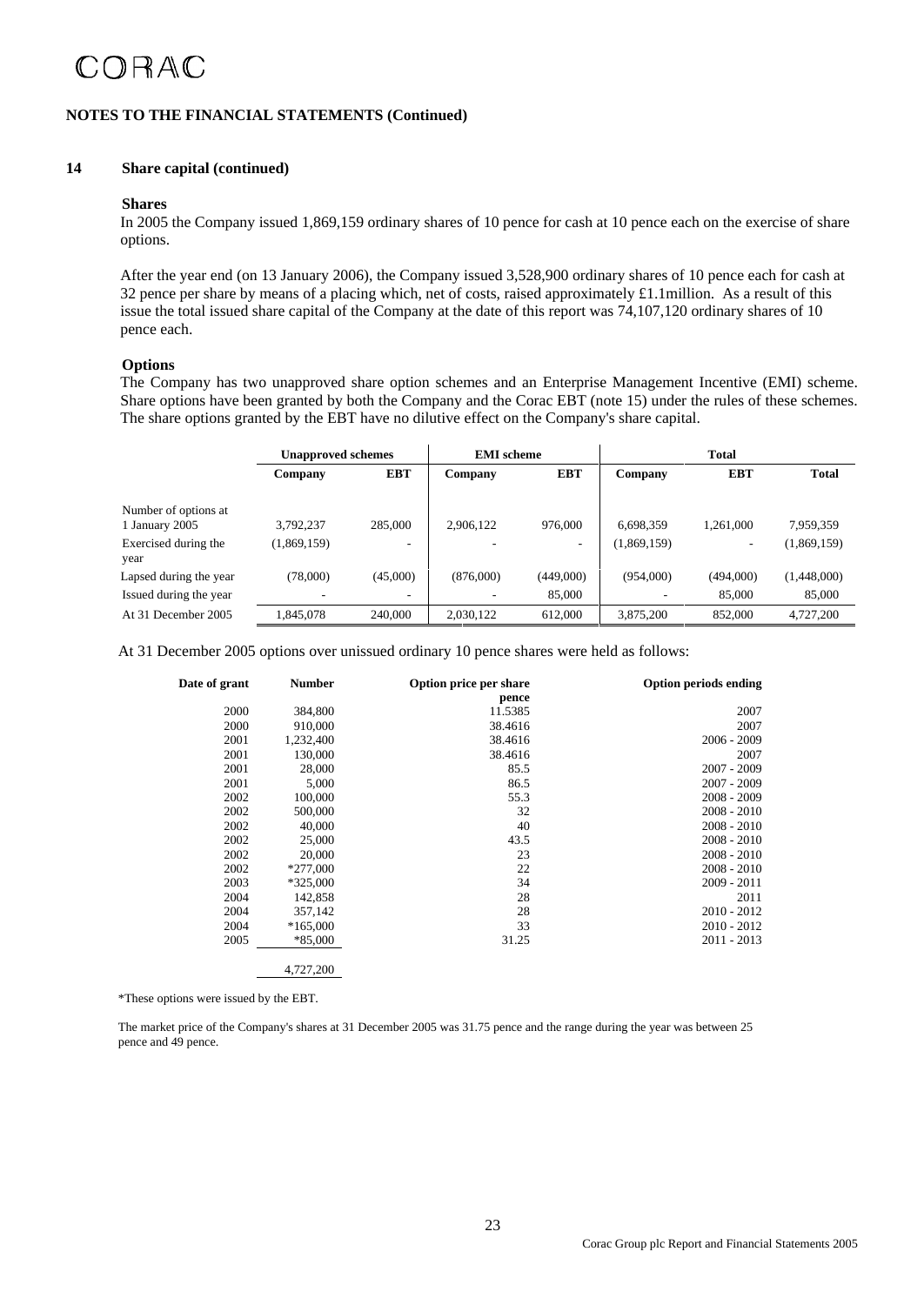# **NOTES TO THE FINANCIAL STATEMENTS (Continued)**

### 15 **Reserves**

|                                                                          |            | Own shares<br>held by |              |                                   |                                   |
|--------------------------------------------------------------------------|------------|-----------------------|--------------|-----------------------------------|-----------------------------------|
|                                                                          | Capital    | Employee              |              | <b>Profit and</b>                 |                                   |
|                                                                          | redemption | Benefi                | <b>Share</b> | loss                              |                                   |
|                                                                          | reserve    | <b>Trust</b>          | premium      | account                           | <b>Total</b>                      |
| Group<br>At 1 January 2005<br>Loss for the year<br>At 31 December 2005   | 575,000    | (299, 604)            | 11,025       | (2,196,095)                       | (1,909,674)                       |
|                                                                          |            |                       |              | $\frac{(1,875,232)}{(4,071,327)}$ | $\frac{(1,875,232)}{(3,784,906)}$ |
|                                                                          | 575,000    | (299, 604)            | 11,025       |                                   |                                   |
|                                                                          |            |                       |              |                                   |                                   |
|                                                                          |            |                       |              |                                   |                                   |
| Company<br>At 1 January 2005<br>Loss for the year<br>At 31 December 2005 | 575,000    | (299, 604)            | 11,025       | (2,201,391)                       | (1,914,970)                       |
|                                                                          |            |                       |              |                                   | (1,875,232)                       |
|                                                                          | 575,000    | (299, 604)            | 11,025       | $\frac{(1,875,232)}{(4,076,623)}$ | (3,790,202)                       |

The Company has taken advantage of section 230 of the Companies Act 1985 and not prepared a separate profit and loss account for the Company. The Group's loss for the financial year included £1,875,232 (2004: £1,211,633) attributable to the Company.

#### **Group and company**

#### **Own shares held by Employee Benefit Trust Equal to 2.4 Terms £**

At 1 January 2005 and 31 December 2005 299,604

On 8 November 2002 the Company established the Corac EBT, an employee benefit trust (EBT), as an employees' share scheme for the benefit of and as an incentive for the employees of the Company. The Corac EBT is managed by an independent trustee.

At 31 December 2005 the Company had loaned £300,000 (2004: £300,000) to the Corac EBT. With this loan the Trustee had purchased 1,465,000 (2004:1,465,000) ordinary shares in Corac Group plc with a book cost of £299,604 (2004:£299,604) which had a market value at 31 December 2005 of £465,138 (2004:£483,450).

Options have been granted over 852,000 (2004: 1,261,000) of these shares to certain employees, 277,000 exercisable at 22 pence per share until 18 December 2010, 325,000 at 34 pence per share until 11 December 2011, 165,000 at 33 pence per share until 16 December 2012 and 85,000 at 31.25 pence per share until 29 December 2013. These options are subject to performance conditions.

Dividends on the shares owned by the EBT, the purchase of which was funded by an interest free loan to the EBT from Corac Group plc, are waived on the condition that the Trustee shall not be liable for any losses to the EBT as a result of the waiver.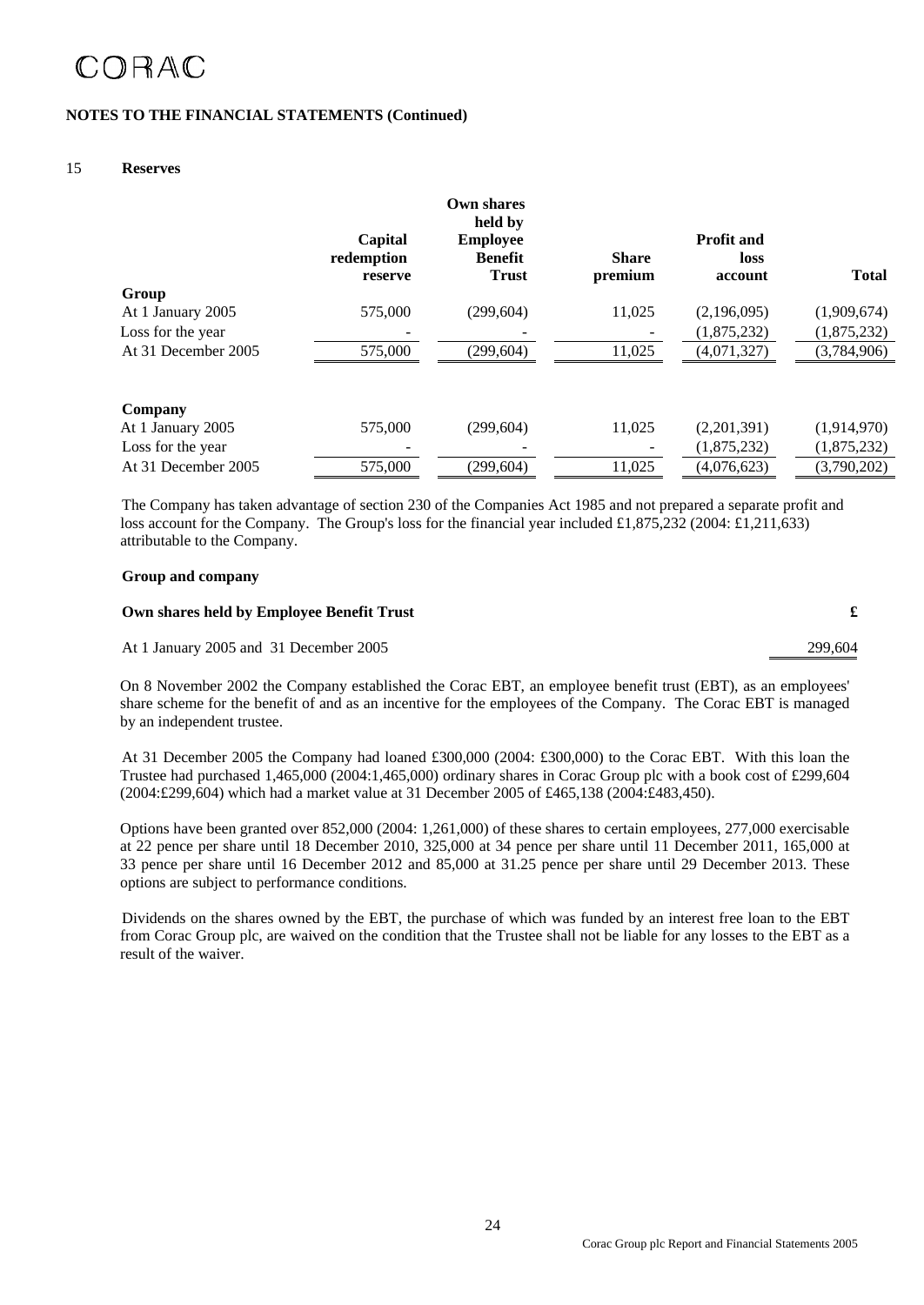# **NOTES TO THE FINANCIAL STATEMENTS (Continued)**

# 16 **Reconciliation of movement in Group shareholders' funds**

|                                         | Group<br>2005          | Group<br>2004         |
|-----------------------------------------|------------------------|-----------------------|
| Shareholders' funds at 1 January 2005   | 4,961,232              | 6,229,436             |
| Loss for the year<br>New shares issued  | (1,875,232)<br>186,916 | (1,287,254)<br>19,050 |
| Net reduction to shareholders' funds    | (1,688,316)            | (1,268,204)           |
| Shareholders' funds at 31 December 2005 | 3,272,916              | 4,961,232             |

# 17 **Reconciliation of operating loss to net cash outflow from operating activities**

|     |                                                          | Group<br>2005 | Group<br>2004 |
|-----|----------------------------------------------------------|---------------|---------------|
|     |                                                          |               |               |
|     | <b>Operating loss</b>                                    | (2,173,695)   | (1,992,884)   |
|     | Loss on disposal of assets                               |               | 488           |
|     | Depreciation                                             | 112,655       | 121,071       |
|     | Decrease in stock and work in progress                   | 4,429         | $\sim$        |
|     | (Increase)/decrease in debtors                           | (84,268)      | 48,924        |
|     | Increase /(decrease) in creditors                        | 667,948       | (28, 648)     |
|     |                                                          |               |               |
|     | Net cash outflow from operating activities               | (1,472,931)   | (1,851,049)   |
|     |                                                          |               |               |
| I R | Reconciliation of net cash flow to movement in net funds |               |               |
|     |                                                          |               |               |
|     |                                                          | Group         | Group         |
|     |                                                          | 2005          | 2004          |
|     |                                                          |               |               |
|     | Increase in cash                                         | 11,187        | 21,759        |
|     | Cash used to decrease liquid resources                   | (633, 437)    | (1,282,816)   |
|     |                                                          |               |               |
|     | Movement in net funds in the year                        | (622, 250)    | (1,261,057)   |
|     | Net funds at 1 January 2005                              | 4,082,915     | 5,343,972     |
|     |                                                          |               |               |
|     | Net funds at 31 December 2005                            | 3,460,665     | 4,082,915     |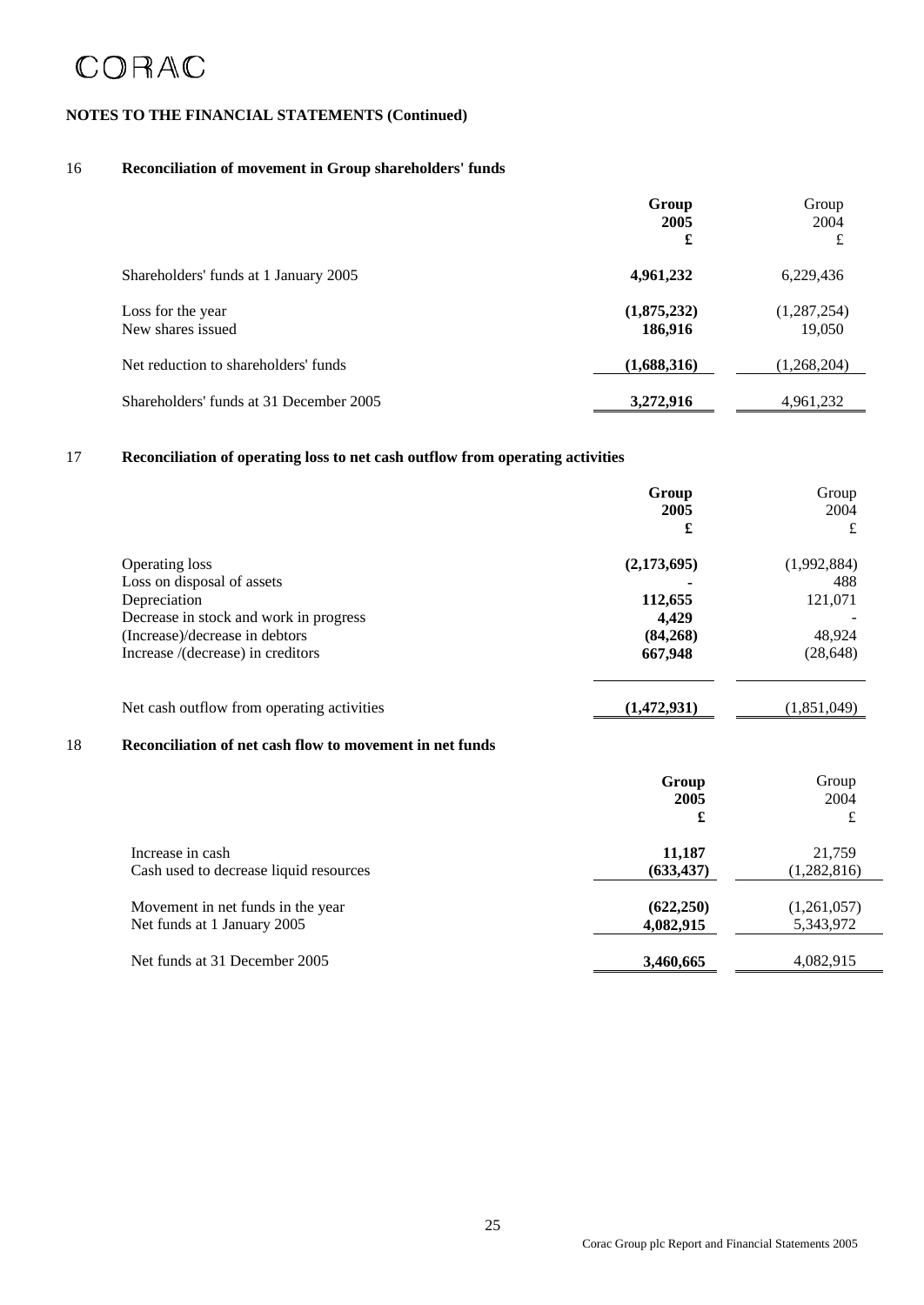## **NOTES TO THE FINANCIAL STATEMENTS (Continued)**

#### 19 **Analysis of changes in net funds**

|                              | As at              |                  | As at       |
|------------------------------|--------------------|------------------|-------------|
|                              | 1 January          |                  | 31 December |
|                              | 2005               | <b>Cash flow</b> | 2005        |
|                              |                    |                  |             |
|                              |                    |                  |             |
| Cash in hand<br>Cash at bank |                    | (170)            | 110         |
|                              | 37,867             | 11,357           | 49,224      |
|                              | $\frac{1}{38,147}$ | 11,187           | 49,334      |
| Short term deposits          | 4,044,768          | (633, 437)       | 3,411,331   |
|                              |                    |                  |             |
| Net funds                    | 4,082,915          | (622,250)        | 3,460,665   |

#### 20 **Related party transactions**

The following transactions took place between the directors and Corac Group plc during the year and are included, net of expenses, in directors emoluments:

- Fees of £23,448 (2004: £23,511) were invoiced by Greenwood Control Systems, a partnership of which Professor G Musgrave is a partner, in respect of director's services provided by Professor G Musgrave and certain expenses of which £132 was outstanding at the year end (2004: £Nil)
- Fees of £24,575 (2004: £24,275) were invoiced by Scheidegg Limited, a company of which Mr J H Gunn is a  $\bullet$ director, in respect of services provided by Mr J H Gunn and certain expenses of which £Nil was outstanding at the year end (2004: £Nil)
- Fees of £73,828 (2004: £71,186) were invoiced by GCI Consulting GmbH a company of which Mr G W Cromm is a director, in respect of services provided by Mr G W Cromm and certain expenses of which £Nil was outstanding at the year end (2004: £108).

#### 21 **Financial instruments**

The Group has financed its operations by raising equity financing on the Alternative Investment Market and investing the proceeds on a short term basis as its development proceeds.

The Group's financial instruments comprise cash and short term deposits which are placed at fixed interest rates. The Group has various other financial instruments, such as trade debtors and trade creditors, which arise directly from its operations that have not been included in the following disclosures.

The main risk arising from the Group's financial instruments is interest rate risk. The policy for managing this risk is regularly reviewed and agreed by the Board.

It is, and has been throughout the period under review, the Group's policy that no trading in financial instruments shall be undertaken.

The Group is based in the United Kingdom and all of the Group'sfinancial assets and liabilities are denominated in Sterling and there is consequently no exposure to exchange risk.

There is no material difference between the fair values and carrying values of the Group's financial instruments.

The Group does not have an overdraft or a borrowing facility.

The amounts held on short term deposits can be seen in note 12.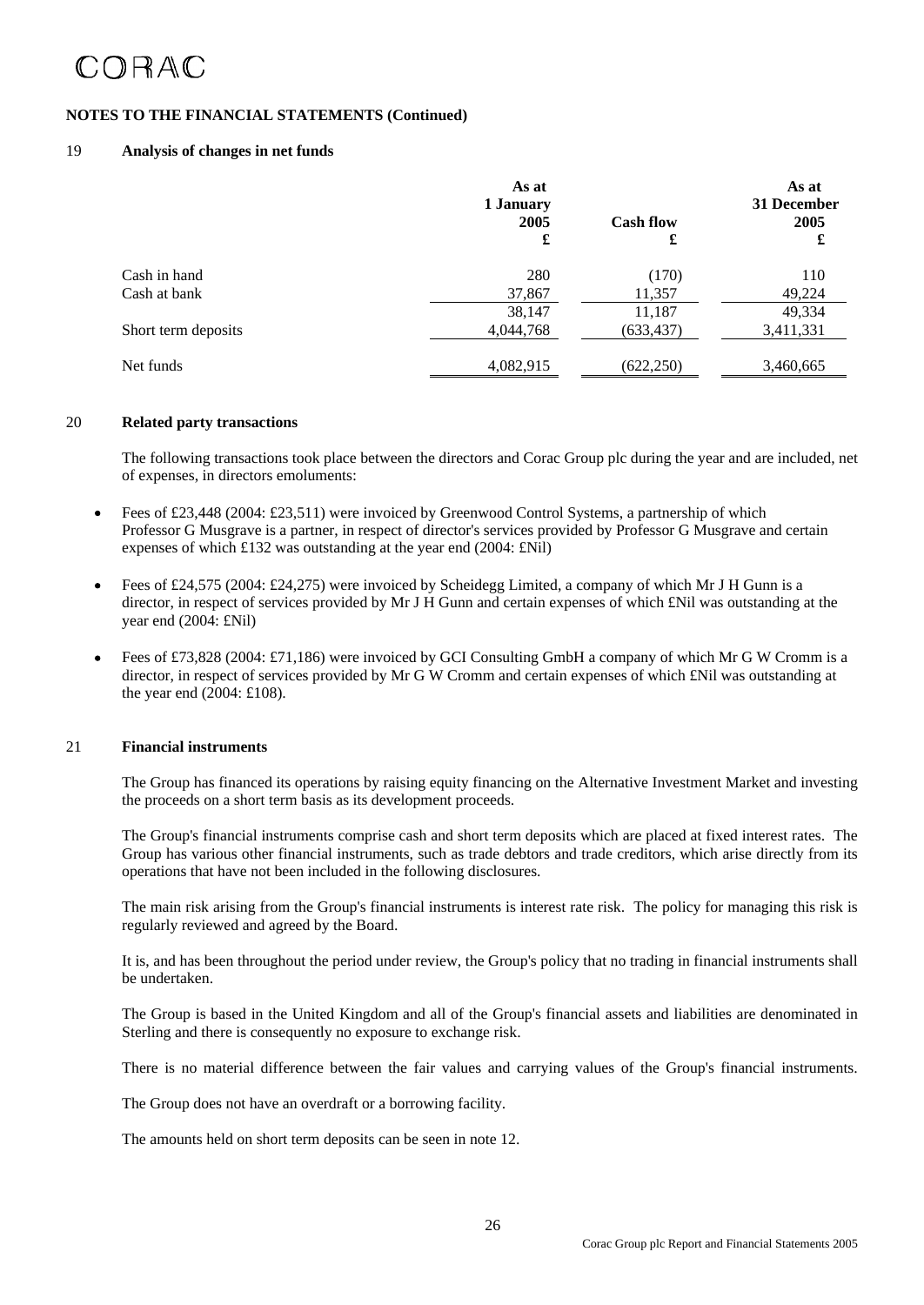# **NOTES TO THE FINANCIAL STATEMENTS (Continued)**

#### 22 **Financial commitments**

|                                                           | Group   | Group   |
|-----------------------------------------------------------|---------|---------|
|                                                           | 2005    | 2004    |
|                                                           |         |         |
| Annual commitments under operating leases are as follows: |         |         |
|                                                           |         |         |
| <b>Group and Company<br/>Land and buildings</b>           |         |         |
|                                                           |         |         |
| Expiry date:<br>- after five years                        |         |         |
|                                                           | 150,000 | 150,000 |

At 31 December 2005 the Group had no capital commitments (2004: £Nil).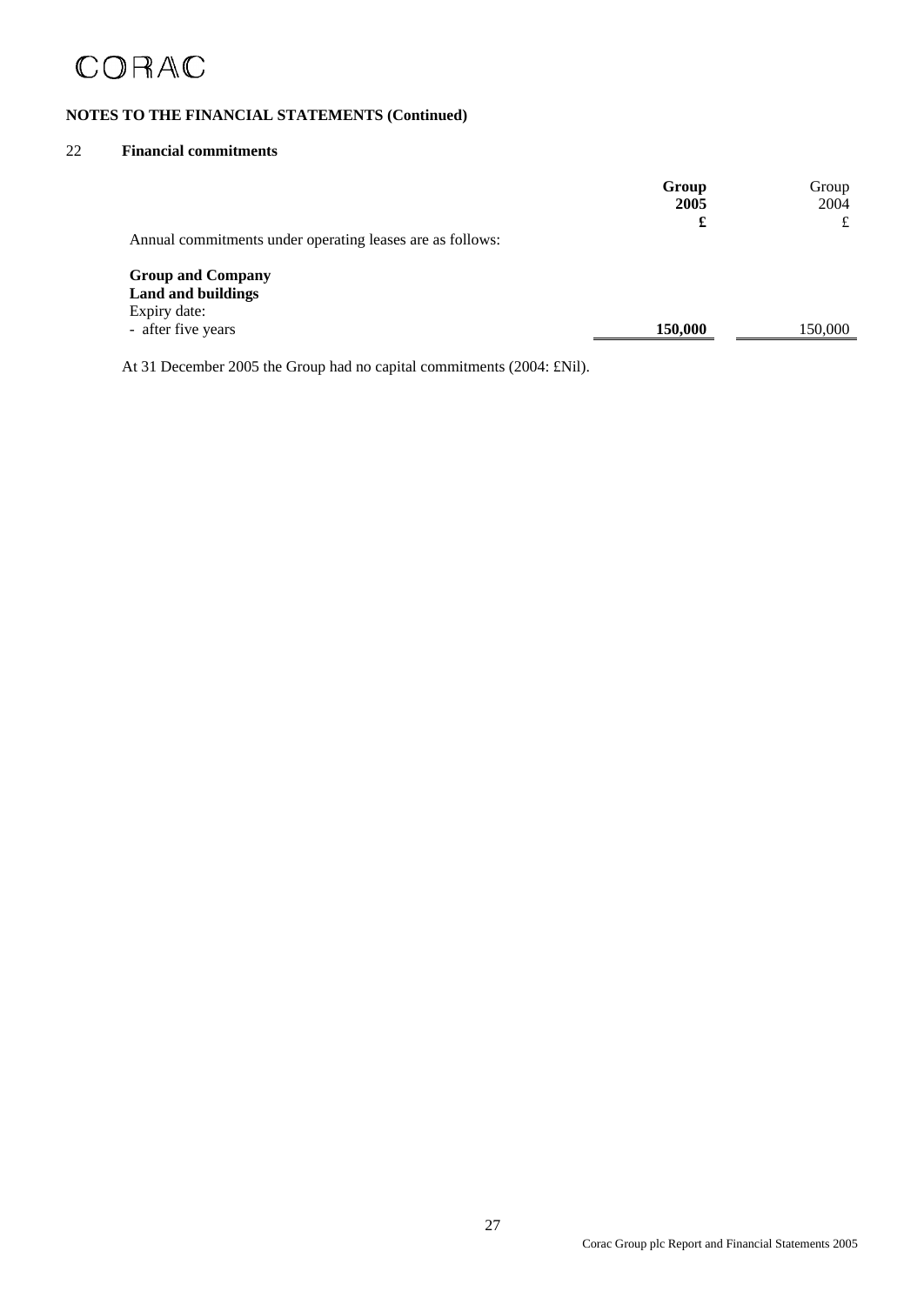# **Corac Group plc**

(Incorporated and registered in England and Wales under number 3152034)

#### **Notice of Annual General Meeting**

Notice is hereby given that an Annual General Meeting of the Company will be held at Numis Securities Limited, Cheapside House, 138 Cheapside, London EC2V 6LH at 16.00 hours on [ ] for the purpose of considering and, if thought fit, passing the following resolutions of which numbers 1-4 (inclusive) will be proposed as ordinary resolutions and numbers 5 to 8 will be proposed as special resolutions: *resolutions* 

#### **As ordinary business**

- 1 To receive and approve the Directors' report and financial statements for the year ended 31 December 2005.<br>2 To re-appoint Grant Thornton UK LLP as auditors of the Company and to authorise the Directors of the
- 2 To re-appoint Grant Thornton UK LLP as auditors of the Company and to authorise the Directors of the Company to fix their remuneration.
- 3 To re-elect Professor G Musgrave as a Director who retires pursuant to Article 84 of the Company s Articles of Association.
- 4 To re-elect Mr JAM Grant as a Director who retires pursuant to Article 84 of the Company s Articles of Association.

#### **As special business**

- To consider and, if thought fit, pass the following resolutions as special resolutions:
- 5 That the Directors be and are hereby generally empowered pursuant to Section 95 of the Companies Act 1985 ("the Act") to allot equity securities (as defined in Section 94(2) of the Act) for cash as if Section 89(1) of the Act did not apply to any such allotments provided that such power shall be limited to:-
	- (i) the grant of options over up to 793,878 ordinary shares of 10p each pursuant to the Enterprise Management Incentives Option Scheme adopted by the Company; and
	- (ii) the issue and allotment of 3,700,000 ordinary shares of 10p each pursuant to the Enterprise Management Incentives Option Scheme adopted by the Company; and
	- (iii) the issue and allotment (otherwise than pursuant to the sub-paragraph (i) and (ii) above) of equity securities up to an aggregate nominal amount of £343,545;<br>provided that:-

#### provided that:-

- (a) such power shall expire on the earlier of the conclusion of the next annual general meeting of the Company and the date falling 15 months after the date of the passing of this resolution whichever is the earlier, except that the Directors may, before the expiry of such power, make offers or agreements which would or might require securities to be allotted after such expiry and the Directors may allot equity securities in pursuance of such offers or agreements as if the power conferred hereby had not expired; and
- (b) the authority given by this resolution shall be in substitution for any authority conferred upon the Directors pursuant to section 95 of the Act by special resolutions passed at an annual general meeting of the Company but shall be in addition and without prejudice to the authorities granted to the Directors by special resolutions 6 and 7 below: the contract of the contract of the contract of the contract of the contract of the contract of the contract of the contract of the contract of the contract of the contract of the contract of the contract of the con

#### 6 That:

- (i) the directors be and they are specifically and unconditionally authorised for the purposes of section 80 of the Act to exercise all powers of the Company to allot £780,000 in nominal amount of ordinary shares of 10p each in the capital of the Company in respect of any options which have been granted or are at any time hereafter granted under the Corac Group plc Share Option Scheme adopted on 4 December 1998;
- (ii) the authority granted under paragraph (i) of this Resolution shall expire on the fifth anniversary of the date of the passing of this Resolution;
- (iii) the directors be and they are empowered pursuant to section 95 of the Act to allot equity securities (as defined in section 94 of the Act) pursuant to the authority granted under paragraph (i) of this Resolution as if section 89(1) of the Act did not apply to such allotment.

7 That:

- (i) the directors be and they are specifically and unconditionally authorised for the purposes of section 80 of the Act to exercise all powers of the Company to allot £298,836 in nominal amount of ordinary shares of 10p each in the capital of the Company in respect of options which may be granted by the board of directors of the Company pursuant to the rules of the Corac Group plc 2003 Share Option Scheme;
- (ii) the authority granted under paragraph (i) of this Resolution shall expire on the fifth anniversary of the date of the passing of this Resolution;
- (iii) the directors be and they are empowered pursuant to section 95 of the Act to allot equity securities (as defined in section 94 of the Act) pursuant to the authority granted under paragraph (i) of this Resolution as if section 89(1) of the Act did not apply to such allotment.
- 8 That the Company be generally and hereby is authorised for the purpose of Section 166 of the Act to make market purchases (as defined in section 163 of the Act) of ordinary shares of 10p each in the capital of the Company ("Ordinary Shares") provided that:
	- i) the maximum number of Ordinary Shares which may be purchased is 6,870,906 Ordinary Shares, equivalent to approximately 10% of the issued share capital of the Company;
	- ii) the minimum price which may be paid for each Ordinary Share is 10p;
	- iii) the maximum price which may be paid for each Ordinary Share is an amount equal to 110% of the average of the middle market quotations of the Company's Ordinary Shares taken from and calculated by reference to the AIM appendix to the London Stock Exchange daily official list for the five business days immediately preceding the day on which such share is purchased;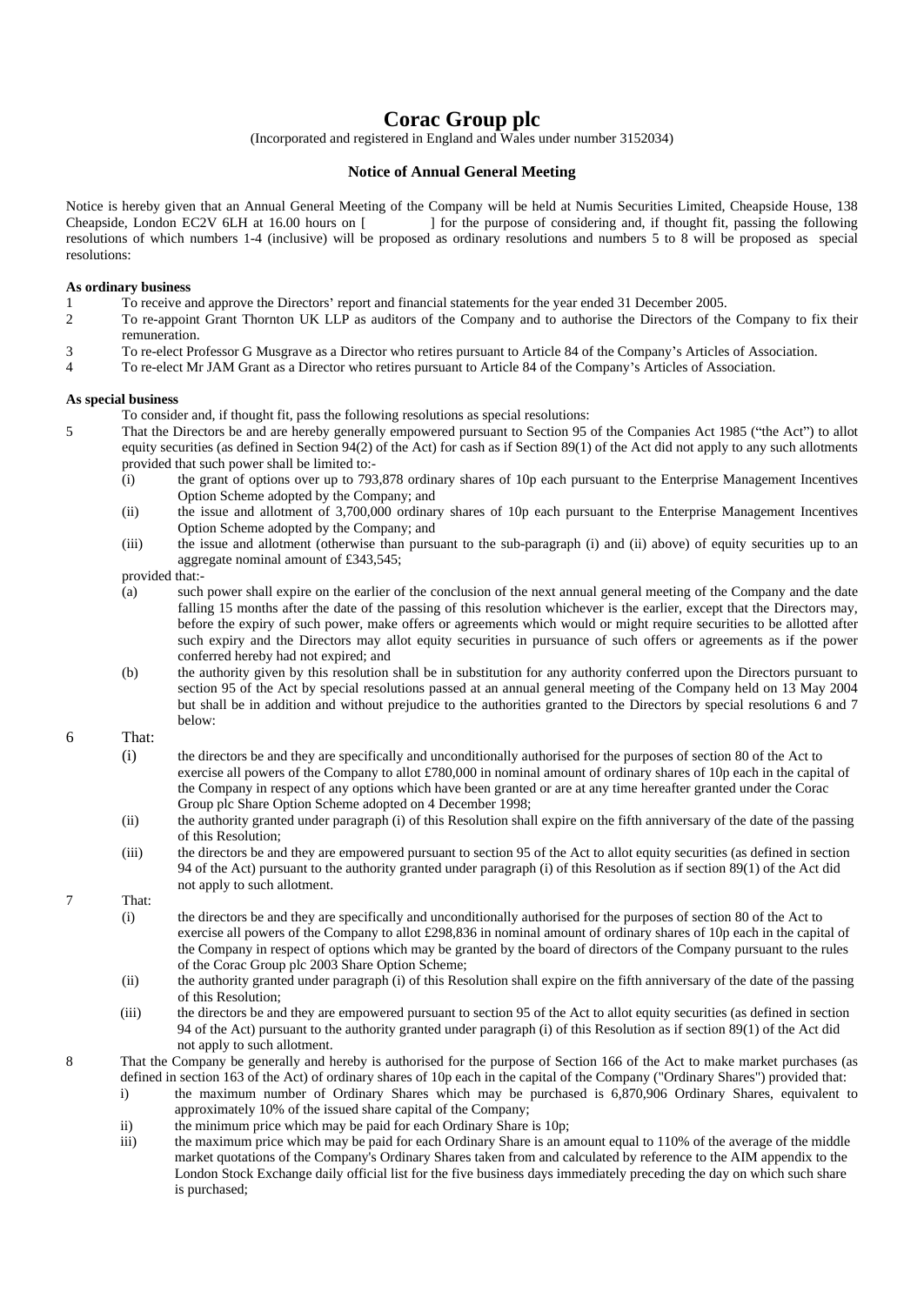iv) this authority shall expire on the earlier of 15 months from the date of the passing of this Resolution and the conclusion of the Company's next annual general meeting (except in relation to the purchase of Ordinary Shares the contract for which was concluded before the expiry of such authority and which might be executed wholly or partly after such expiry), unless such authority is renewed prior to such time.

*Registered office:* On behalf of the Board

*Brunel Science Park Middlesex* [ ] *UB8 3PQ*

*Kingston Lane* T E Ivings *Uxbridge* Company Secretary

Notes:

- 1. Holders of ordinary shares may each attend and vote at the meeting. Every holder of ordinary shares entitled to vote at the Meeting who is present at the Meeting shall on a show of hands have one<br>vote and, on a poll, ev
- 2. A member entitled to attend and vote at the meeting may appoint a proxy or proxies to attend and, on a poll, vote instead of him. A proxy reed not also be a member of the Company. Completion<br>and return of a form of prox
- 3. A form of proxy, to be valid, must be signed and lodged at Capita Registrars, The Registry, PO Box 25, Beckenham, Kent, BR3 4BR, not later than 48 hours before the time appointed for the meeting or for any adjournment thereof, together with, if appropriate, the power of attorney or other authority (if any) under which it is signed or a notarially certified or office copy of such power of attorney or other of authority.
- 4. In the case of joint holders the signature of only one of the joint holders is required on the form of proxy but the vote of the first named on the Register of members of the Company will be accepted to the exclusion of the other joint holders.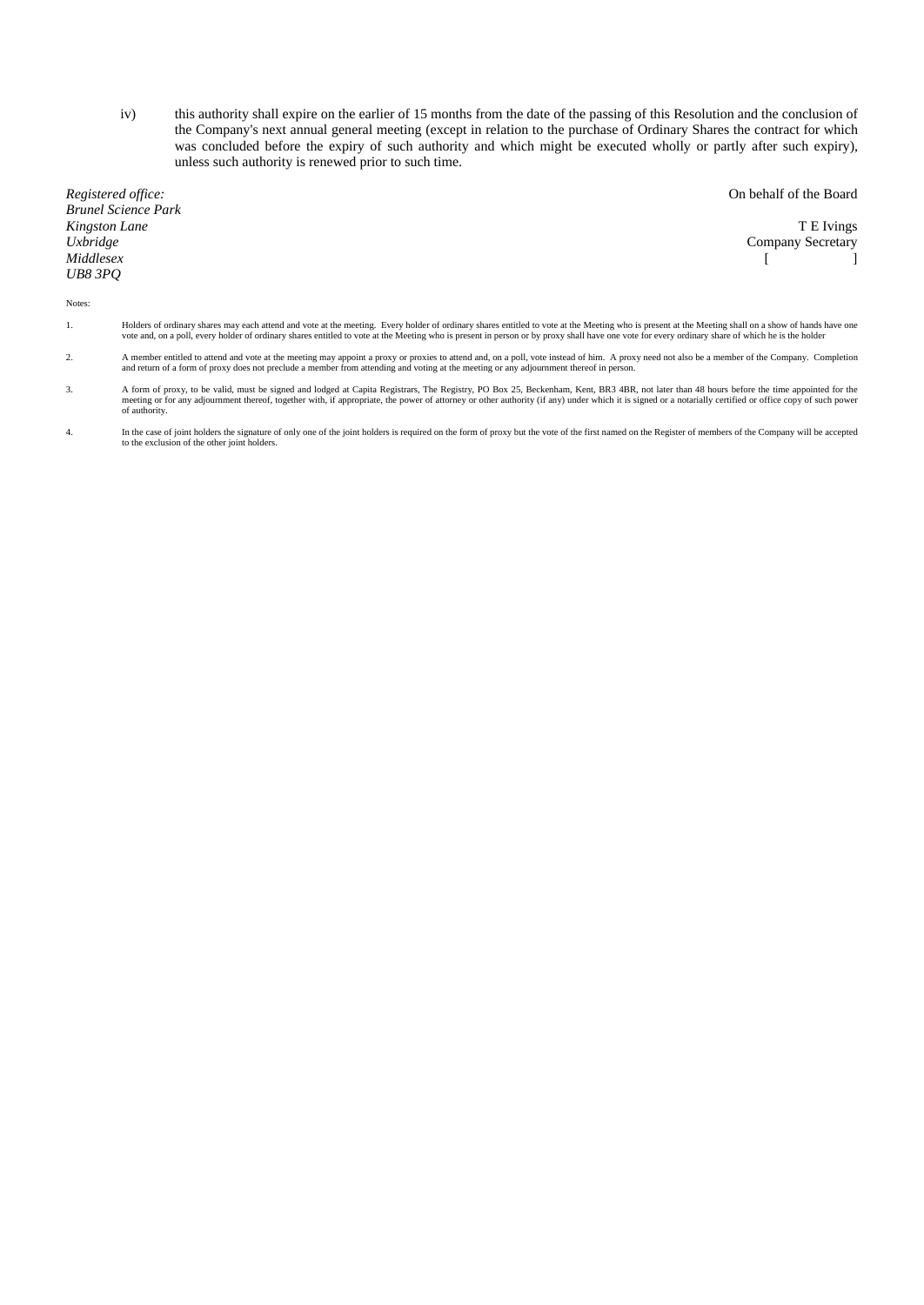# **Corac Group plc PROXY FOR USE AT 2005 ANNUAL GENERAL MEETING**

| Please insert |                                   |  |
|---------------|-----------------------------------|--|
| full name     | Pleas.<br>ease use block letters) |  |
| and address   |                                   |  |

being member(s) of the above-named Company, hereby appoint the Chairman of the Annual General Meeting or (see note 1)

. as my/our proxy to vote for me/us and on my/our behalf at the Annual General Meeting of the Company to be held at [ ] hours on  $\lceil \cdot \cdot \rceil$  as previous page and at any adjournment thereof.

Please indicate how you wish your proxy to vote with an  $X'$  in the appropriate box opposite the resolution below. If no indication is given, your proxy will be deemed to have the authority to vote or abstain as he/she thinks fit in relation to any matter arising at the Meeting.

| ORDINARY BUSINESS                                                                                                                                                                                                                                                                                                                                                                                                                                                                                                                                                                                                                                                                                                                 | FOR                             | <b>AGAINST</b> |
|-----------------------------------------------------------------------------------------------------------------------------------------------------------------------------------------------------------------------------------------------------------------------------------------------------------------------------------------------------------------------------------------------------------------------------------------------------------------------------------------------------------------------------------------------------------------------------------------------------------------------------------------------------------------------------------------------------------------------------------|---------------------------------|----------------|
| To approve the Directors' report and financial statements of the<br>Company for the year ended 31 December 2004                                                                                                                                                                                                                                                                                                                                                                                                                                                                                                                                                                                                                   |                                 |                |
| To re-appoint Grant Thornton UK LLP as auditors and to authorise the<br>Directors to fix their remuneration                                                                                                                                                                                                                                                                                                                                                                                                                                                                                                                                                                                                                       |                                 |                |
| To re-elect Profesor G Musgrave as a Director of the Company                                                                                                                                                                                                                                                                                                                                                                                                                                                                                                                                                                                                                                                                      |                                 |                |
| To re-elect Mr JAM Grant as a Director of the Company                                                                                                                                                                                                                                                                                                                                                                                                                                                                                                                                                                                                                                                                             |                                 |                |
| SPECIAL BUSINESS                                                                                                                                                                                                                                                                                                                                                                                                                                                                                                                                                                                                                                                                                                                  | FOR                             | AGAINST        |
| <b>Special Resolutions</b>                                                                                                                                                                                                                                                                                                                                                                                                                                                                                                                                                                                                                                                                                                        |                                 |                |
| That the Directors be and are hereby generally empowered pursuant to<br>Section 95 of the Companies Act 1985 ("the Act") to allot equity securities<br>(as defined in Section 94(2) of the Act) for cash as if Section $89(1)$ of the Act<br>did not apply to any such allotments provided that such power shall be<br>subject to the provisions outlined in the Notice of Meeting.<br>That the directors be and they are specifically and unconditionally authorised<br>for the purposes of section 80 of the Companies Act 1985 ("the Act") to allot<br>£780,000 of ordinary shares in respect of the Corac Group plc Share Option<br>Scheme.<br>That the directors be and they are specifically and unconditionally authorised |                                 |                |
| for the purposes of section 80 of the Companies Act 1985 ("the Act") to allot<br>£298,836 of ordinary shares in respect of the Corac Group plc 2003 Share<br>Option Scheme.<br>That the Company be generally and hereby is authorised for the purpose of<br>Section 166 of the Companies Act 1985 ("the Act") to make market<br>purchases (as defined in section 163 of the Act) of ordinary shares of 10p<br>each in the capital of the Company ("Ordinary Shares") subject to the<br>provisions outlined in the Notice of Meeting.                                                                                                                                                                                              |                                 |                |
| Datad this<br>Signatura                                                                                                                                                                                                                                                                                                                                                                                                                                                                                                                                                                                                                                                                                                           | $\frac{\partial u}{\partial x}$ |                |

| Signature                           | Dated this.<br>2005<br>day of<br>. |
|-------------------------------------|------------------------------------|
| Joint Holders (if any) (see note 3) |                                    |
| Name                                |                                    |
| Name.<br>.                          |                                    |

Notes: The contract of the contract of the contract of the contract of the contract of the contract of the contract of the contract of the contract of the contract of the contract of the contract of the contract of the con

- 1. You are entitled to appoint a proxy of your own choice, who need not be a member of the Company. If you wish to appoint someone other than the Chairman of the Meeting, delete the words "the Chairman of the Annual Meeting or" and initial the alteration and print the name and address of the proxy in the space provided.
- 2. The instrument appointing a proxy must be in writing under the hand of the appointor or his attorney or if the appointor is a corporation either under its common seal or the hand of an officer or attorney so authorised. To be effective this form of proxy (completed in accordance with the instructions hereon) and any power of attorney under which it is executed (or a duly certified copy of such power of attorney) must be returned to Capita Registrars, The Registry, PO Box 25, Beckenham, Kent, BR3 4BR to arrive not less than 48 hours before the time appointed for holding the meeting.
- 3. In the case of joint holders, the vote of the senior who tenders a vote whether in person or by proxy will be accepted to the exclusion of the votes of the other joint holders. For this purpose, seniority will be determined by the order in which the names stand in the Register of Members.
- 4. Any alteration made to this form should be initialled.<br>5. Return of the form of proxy will not preclude you from
- 5. Return of the form of proxy will not preclude you from attending and voting at the meeting, and at any adjournment thereof, should you subsequently decide to do so.